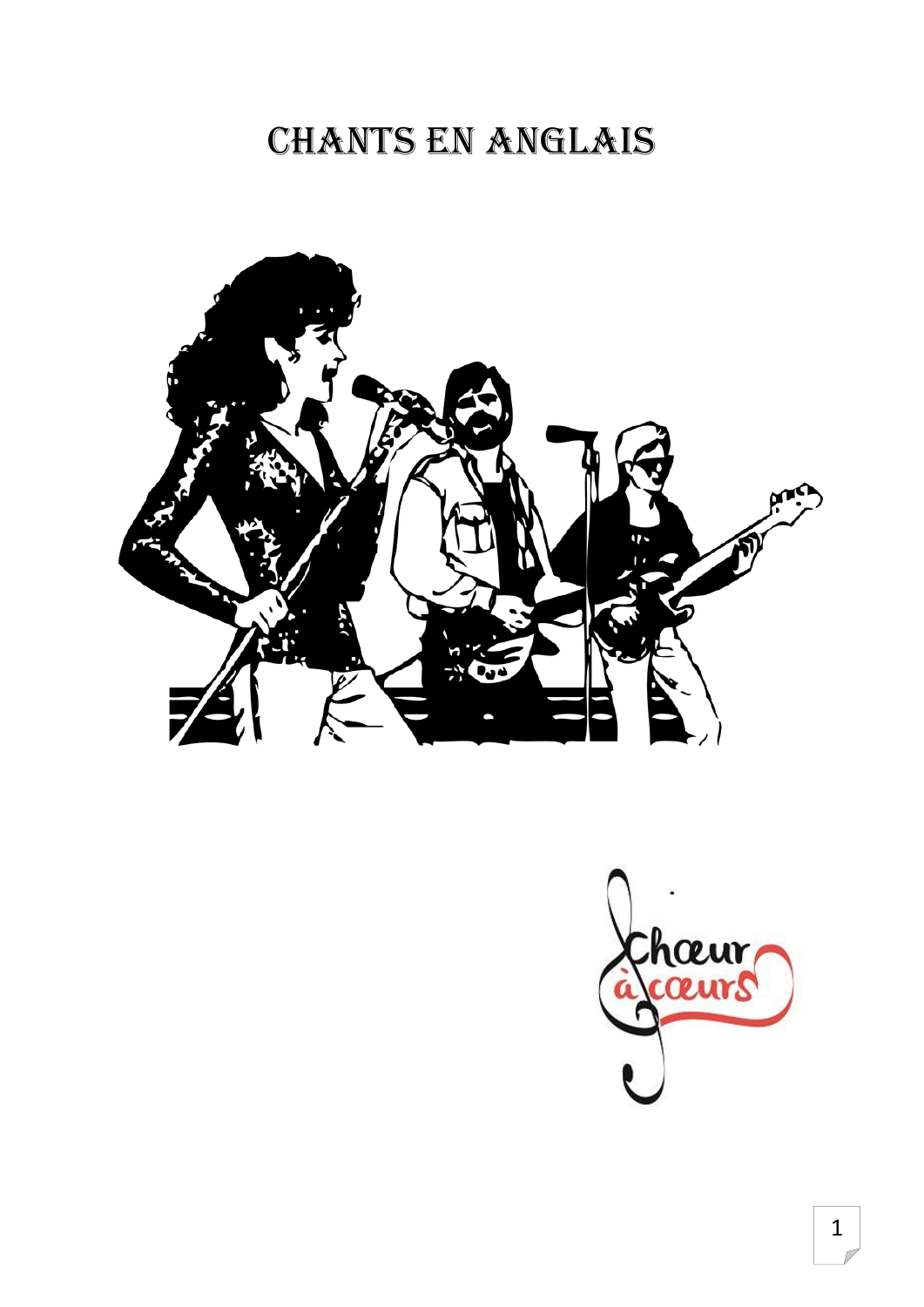| 1. All Related                       | P.3  |
|--------------------------------------|------|
| 2. Lili                              | P.4  |
| 3. Hit The Road Jack                 | P.5  |
| 4. Down by the riverside             | P.6  |
| 5. HELPLESSLY HOPING                 | P.7  |
| 6. California Dreamin                | P.8  |
| 7. A Horse With No name              | P.9  |
| 8. Imagine                           | P.10 |
| 9. Jimmy                             | P.11 |
| 10. Knockin' On Heaven's Door P.12   |      |
| 11. Ramblin' Man                     | P.13 |
| 12. The Empty Boat                   | P.14 |
| 13. The prayer of the mother s P.15  |      |
| 14. Blackbird                        | P.16 |
| 15.One love                          | P.17 |
| 16.I Shall Be Released               | P.18 |
| 17.OLD Man                           | P.19 |
| 18. Let It Be                        | P.20 |
| 19. Nobody's fault but mine          | P.21 |
| <b>20.GET UP STAND UP</b>            | P.22 |
| 21. Dance Me To The End Of Love P.23 |      |
| 22. Wayfaring Stranger               | P.24 |
| 23. The Sound Of Silence             | P.25 |
| 24. Walk on the Wild Side            | P.26 |

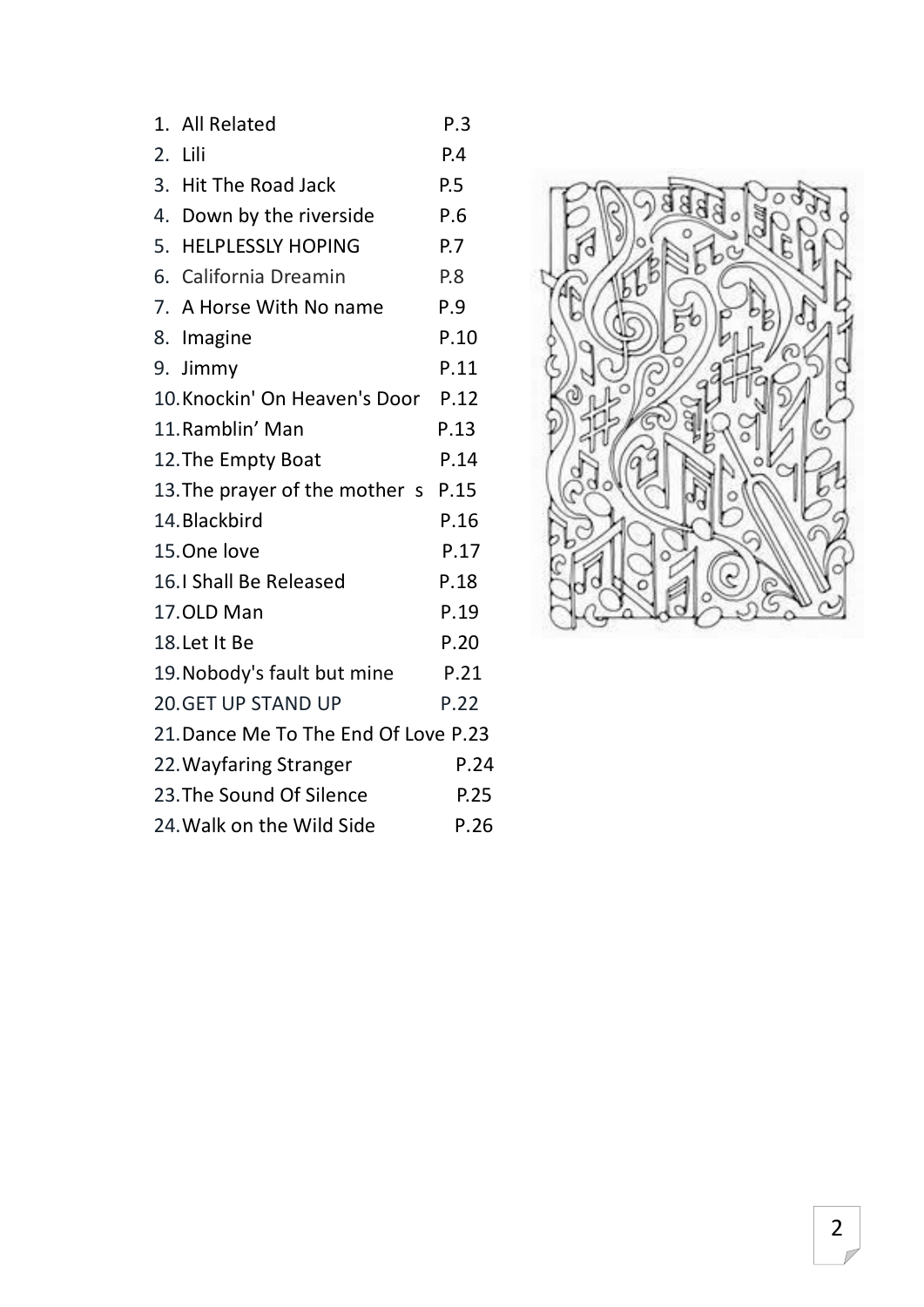## **1. All Related**- [Nessi Gomes](https://www.musixmatch.com/fr/artist/Nessi-Gomes)

Wakan Tanka Gran espirito Agredeco Pachamama Wakan tanka Tunkashila Agredeco Pachamama

En el cielo, con los pájaros que vuelan Las oraciones Y amor misterio de la luna amor mi vida preciosa amor dame dame fuerza amor confía medicina Na na na

I cross over Anxious spirit Lost my knowing Confused senses Ancient voices Spill their secrets Taking footsteps With our mother All related Broken hearted No more darkness With this love

We are all related In love Give me strength With this love We are all related In love Give me strength with this… Nan nana nana nana Yage x 4 cura cura cura cura mi x 4 medicina y amor misterio de la luna amor mi vida preciosa amor dame dame fuerza amor confía medici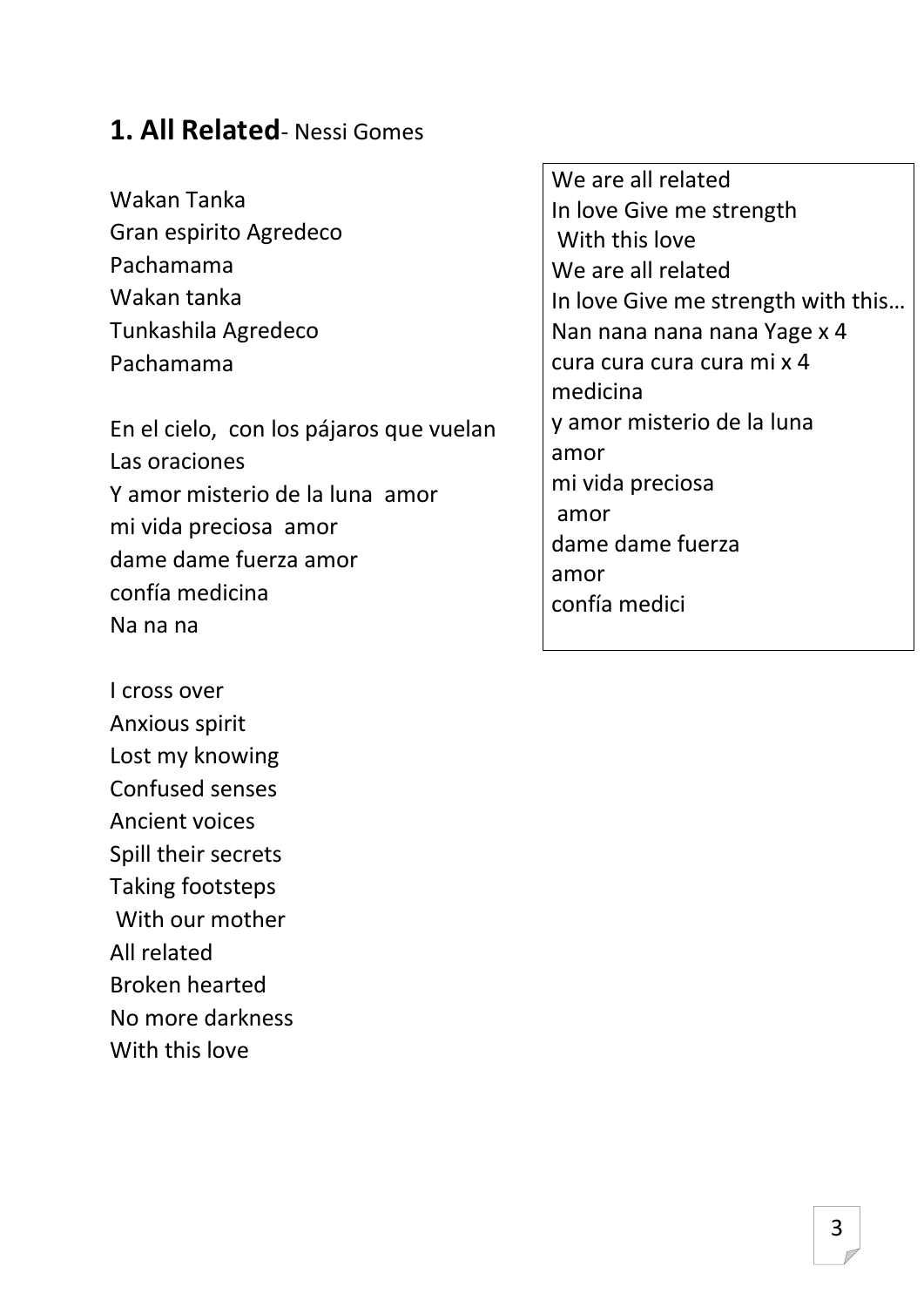## **2. Lili, AROON**

1.Lili, take another walk out of your fake world please put all the drugs out of your hand you'll see that you can breathe without no back up so much stuff you've got to understand

## **Refrain**

For every step in any walk Any town of any thought i'll be your guide For every street of any scene Any place you've never been i'll be your guide

3. Lili,you know there's still a place for people like us

the same blood runs in every hand you see it's not the wings that make the angel Just have to move the bats out of your head **Refrain**

3. Lili, easy as a kiss we'll find an answer Put all your fears back in the shade on't become a ghost without no colour Cause you're the best paint life ever made Lili, fais un autre pas hors de ton faux monde S'il te plaît, sort tous les médicaments de ta main. Tu peux respirer sans t'étouffer Tant de choses que tu dois comprendre

Pour chaque étape de la marche N'importe quelle ville de tes pensées Je serai ton guide. Pour chaque rue de n'importe quelle scène N'importe quel endroit où tu seras Je serai ton guide.

Lili, tu sais qu'il y a toujours un endroit pour les gens comme nous.

Le même sang coule dans chaque veine Tu vois c'est pas les ailes qui font l'ange Il faut juste que tu bouges les chauvessourisde ta tête.

.

.

Lili, aussi facilement qu'un baiser nous trouverons une réponse Remets toutes tes peurs de coté Ne deviens pas un fantôme sans couleur Parce que tu es la meilleure peinture que la vie n'ai jamais faite

#### **Refrain**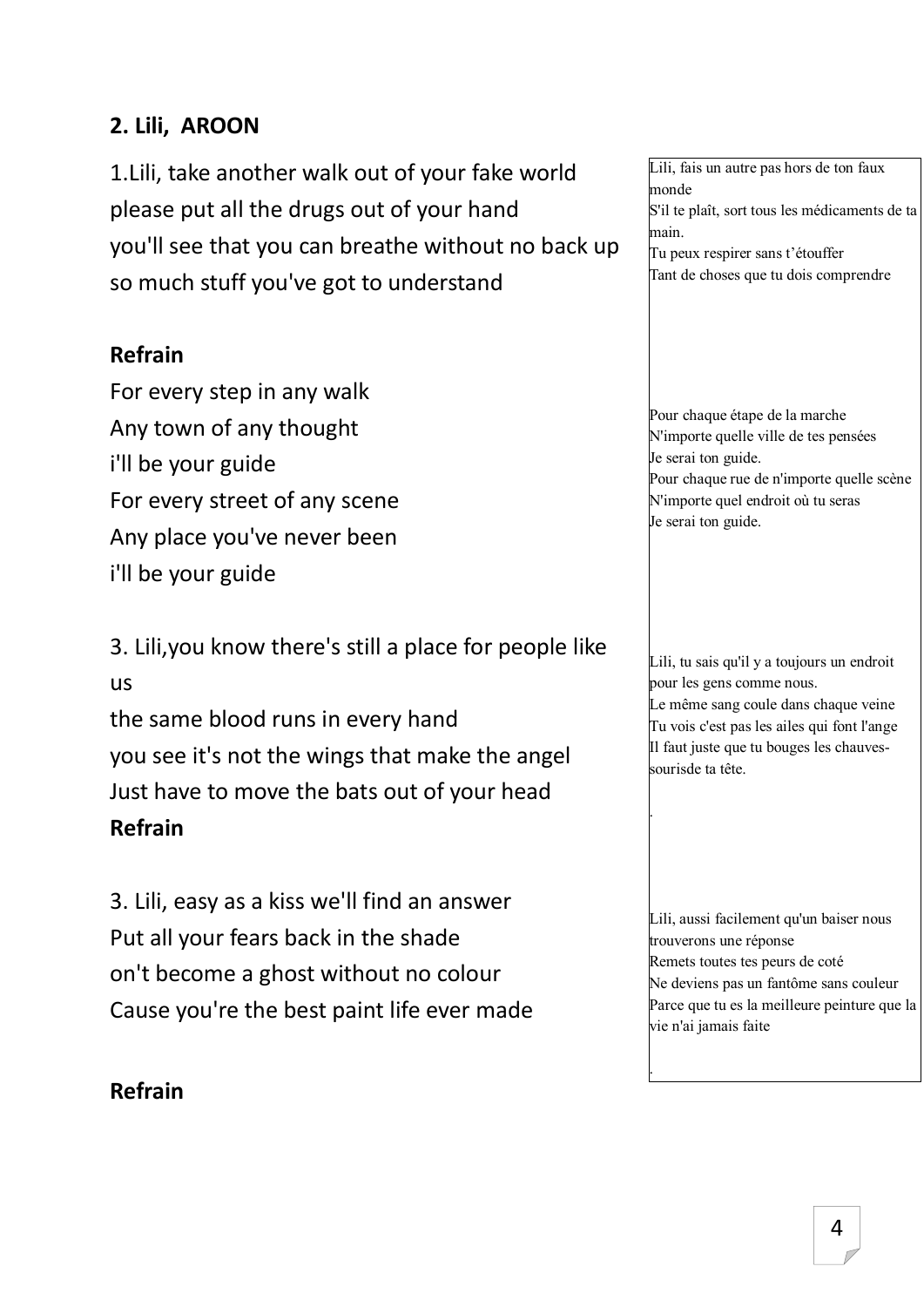### **3. Hit The Road Jack -Ray Charles**

## **Refrain** Hit the road Jack and don't you come back no more, no more, no more, no more Hit the road Jack and don't you come back no more (bis)

## What you say ?

*Que dis-tu ?*

Woah Woman, oh woman, don't treat me so mean, *Oh Femme, oh Femme, ne me regarde pas de haut* You're the meanest old woman that I've ever seen *Tu es la vieille femme la plus mesquine que j'ai jamais vue* I guess if you said so *Je devine que si tu disais ça* I'd have to pack my things and go (That's right) *Je devrais faire ma valise et partir*

## **Refrain**

Now baby, listen baby, don't ya treat me this-a way *Maintenant bébé, écoute bébé, ne me traite pas de cette façon* Cause I'll be back on my feet some day *Car je me remettrai debout un jour* Don't care if you do 'cause it's understood *Ne t'en fais pas si tu le fais parce que c'est sous-entendu* You ain't got no money you just ain't no good *Tu n'as pas d'argent tu n'es rien du tout* Well, I guess if you say so *Eh bien, je devine que si tu disais ça* I'd have to pack my things and go (That's right) *Je devrais faire ma valise et partir*

## **Refrain**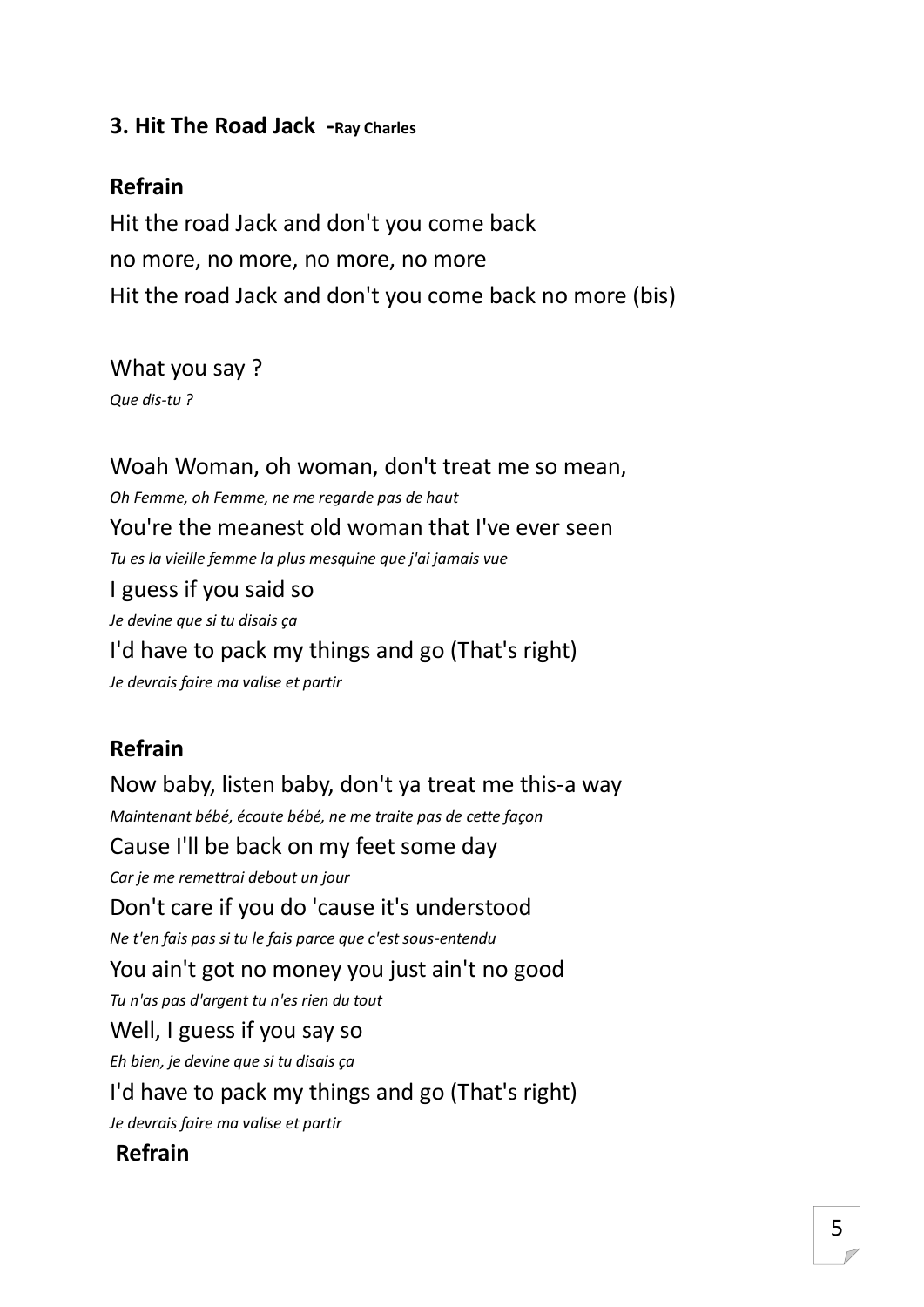## **4. Down by the riverside-** Gospel

I'm gonna lay down my burden Down by the riverside Down by the riverside, down by the riverside I'm gonna lay down my burden Down by the riverside I'm gonna study war no more

## **Refrain**

I ain't a gonna study war no more I ain't a gonna study war no more I ain't a gonna study war no more (Bis)

Well, I'm gonna put on my long white robe (Where?) down by the riverside (Oh) Down by the riverside, down by the riverside I'm gonna put on my long white robe (Where?) down by the riverside I'm gonna study war no more

## **Refrain**

Well, I'm gonna lay down my sword and shield (Where?) down by the riverside Down by the riverside, down by the riverside I'm gonna lay down my sword and shield (A-ha) down by the riverside

Je vais coucher mon fardeau Au bord de la rivière Au bord de la rivière, au bord de la rivière Je vais coucher mon fardeau Au bord de la rivière Je ne vais plus étudier la guerre

Refrain Je ne vais pas étudier la guerre plus

Eh bien, je vais mettre ma longue robe blanche (Où?) Au bord de la rivière (Oh) Au bord de la rivière, au bord de la rivière Je vais mettre ma longue robe blanche (Où?) Au bord de la rivière Je ne vais plus étudier la guerre

Refrain

Eh bien, je vais déposer mon épée et mon bouclier (Où?) Au bord de la rivière Au bord de la rivière, au bord de la rivière Je vais poser mon épée et mon bouclier (A-ha) au bord de la rivière Refrain

## **Refrain**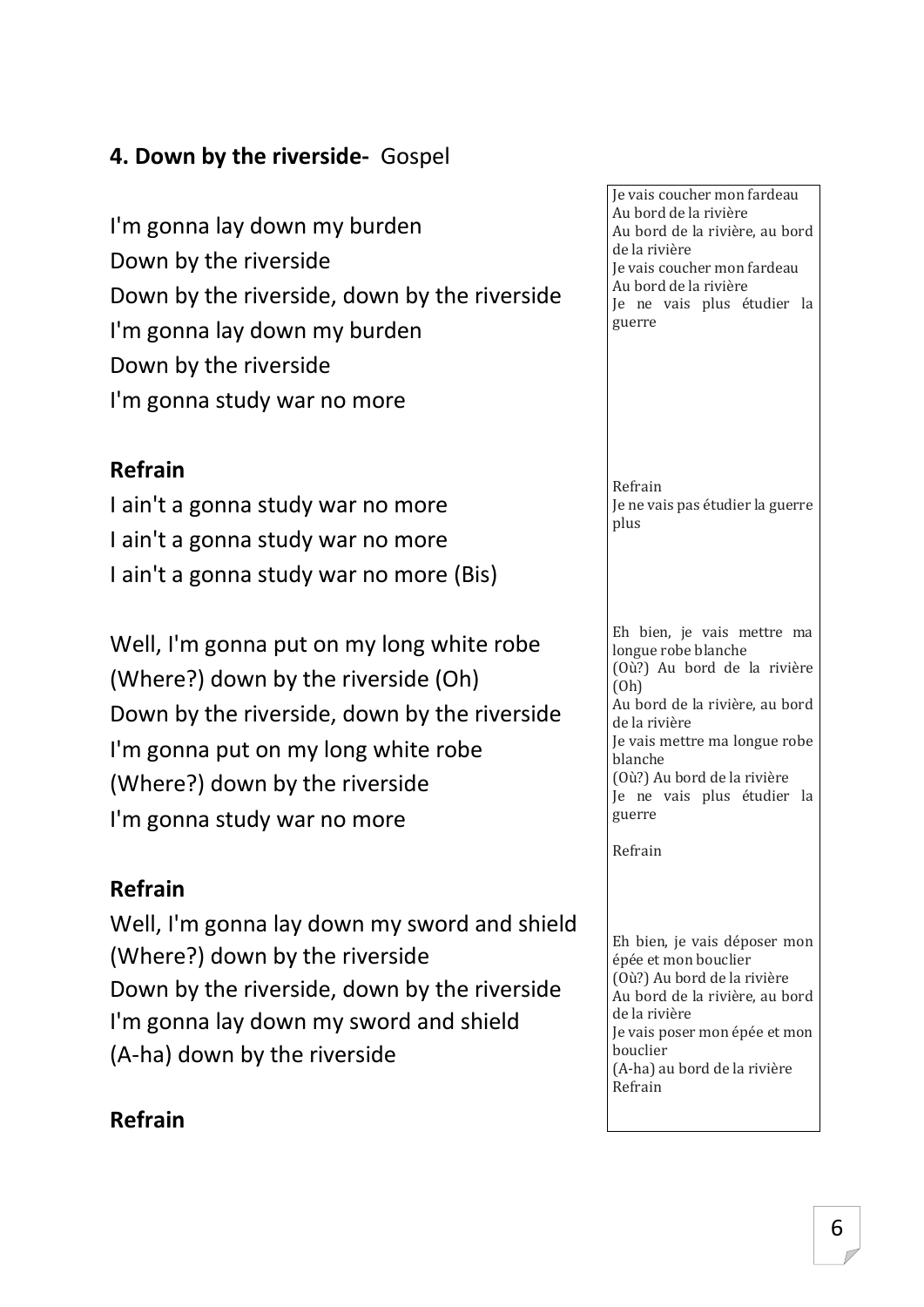## **5. HELPLESSLY HOPING** Crosby, Stills & Nash (And Young)

| <b>Helplesly hoping</b>                       |                                                                                            |
|-----------------------------------------------|--------------------------------------------------------------------------------------------|
| Her harlequin hovers nearby                   | Espérant sans y croire<br>Son Arlequin s'attarde aux environs                              |
| Awaiting a word                               | Attendant un mot<br>Haletant devant les éclairs                                            |
| Grasping at glimpses                          | D'une âme gentille et vraie<br>Il court, regrettant de ne pas pouvoir voler, haut          |
| Of gentle true spirit                         | Seulement pour chanceler en entendant le son                                               |
| He runs, wishing he could fly                 | d'un au revoir                                                                             |
| Only to trip at the sound of good-bye         |                                                                                            |
| <b>Wordlessly watching</b>                    | Observant sans un mot                                                                      |
| He waits by the window                        | Il attend près de la fenêtre<br>Et se pose des questions                                   |
| And wonders                                   | Au sujet de la place vide à l'intérieur<br>Impitoyablement remplissant son assiette(1) des |
| At the empty place inside                     | mauvais rêves (de sa belle)                                                                |
| Heartlessly helping himself to her bad dreams | Il s'inquiète<br>A t'il entendu un au revoir ? ou même un salut ?                          |
| He worries                                    |                                                                                            |
| Did he hear a good-bye? Or even hello?        |                                                                                            |
| They are one person                           | Ils sont une personne                                                                      |
| They are two alone                            | Ils sont deux seuls<br>Ils sont trois ensemble                                             |
| They are three together                       | Ils sont l'un pour l'autre                                                                 |
| They are four for each other                  |                                                                                            |
| Stand by the stairway                         | Debout près de l'escalier                                                                  |
| You'll see something                          | Tu verras quelque chose<br>Certain de te dire que la confusion a un coût                   |
| Certain to tell you confusion has its cost    | L'amour ne ment pas<br>Il est libéré à l'intérieur d'une dame qui s'attarde                |
| Love isn't lying                              | Disant qu'elle est perdue<br>Et s'étouffant en essayant de dire salut                      |
| It's loose in a lady who lingers              |                                                                                            |
| Saying she is lost                            |                                                                                            |
| And choking on hello                          |                                                                                            |
| They are one person                           | Il sont une personne<br>Ils sont deux seuls                                                |
| They are two alone                            | Ils sont trois ensemble<br>Ils sont l'un pour l'autre                                      |
| They are three together                       |                                                                                            |
| They are four for each other                  |                                                                                            |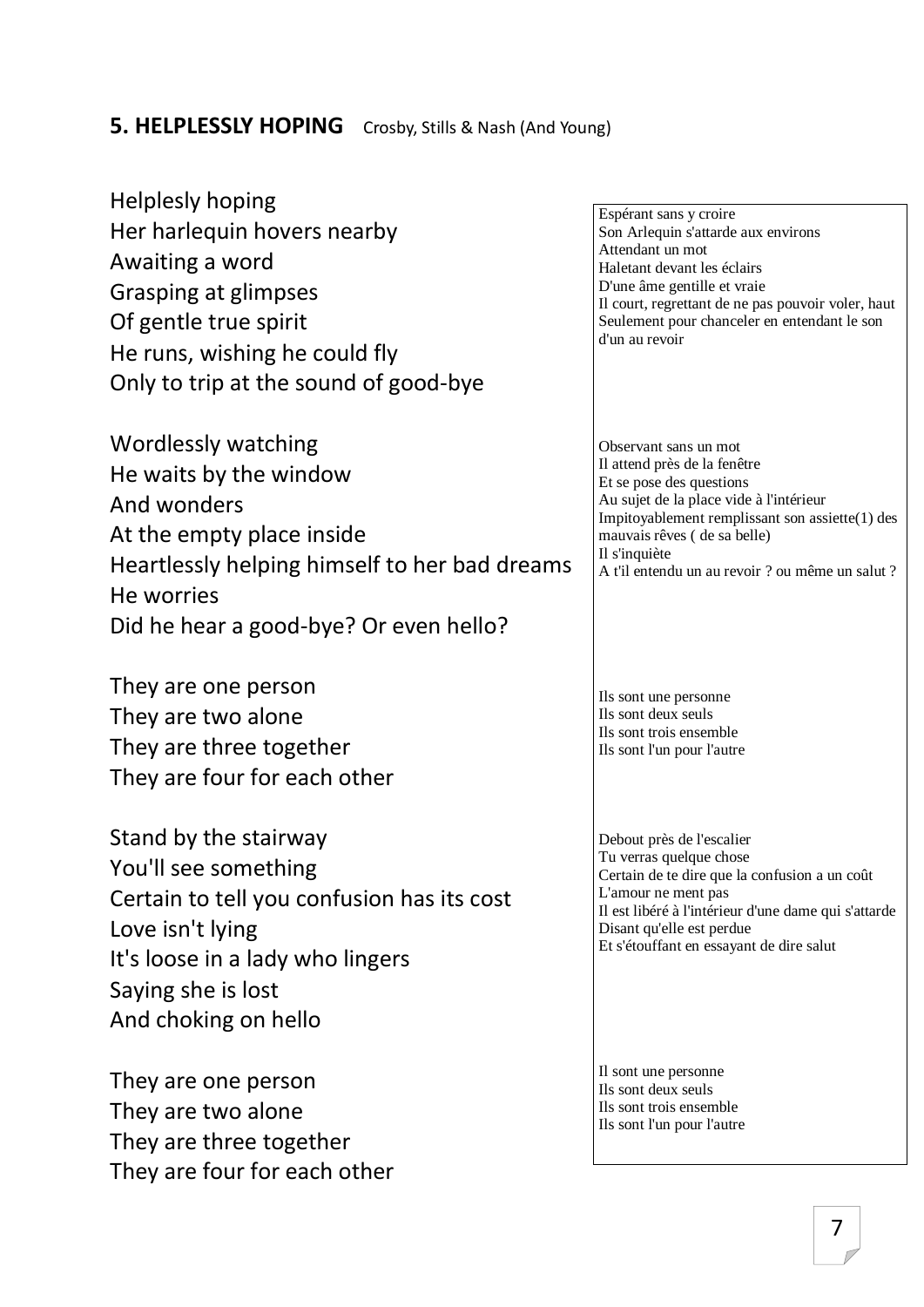## **6. California Dreamin** The Mamas & the Papas (1965)

#### All the leaves are brown

Toutes les feuilles sont brunes And the sky is gray Et le ciel est gris I've been for a walk, on a winter's day Je suis allée faire un tour, un jour d'hiver I'd be safe and warm, if I was in L.A.; Je serais en sécurité et au chaud, si j'étais à L.A.; California dreamin', on such a winter's day Rêvant de la Californie, un tel jour d'hiver

#### I stopped in to a church I passed along the way

Je me suis arrêtée dans une église devant laquelle je passais Well I got down on my knees and I pretend to pray Bien je me suis mise à genoux et j'ai fait semblant de prier You know the preacher likes the cold; Vous savez le pasteur aime le froid; He knows I'm gonna stay. Il sait que je vais rester

I've been for a walk, on a winter's day Je suis allée faire un tour, un jour d'hiver If I didn't tell her I could leave today;

Si je ne lui avait pas dit que je pouvais partir aujourd'hui

California dreamin' on such a winter's day Rêvant de Californie un tel jour d'hiver On such a winter's day (x2) Un tel jour d'hiver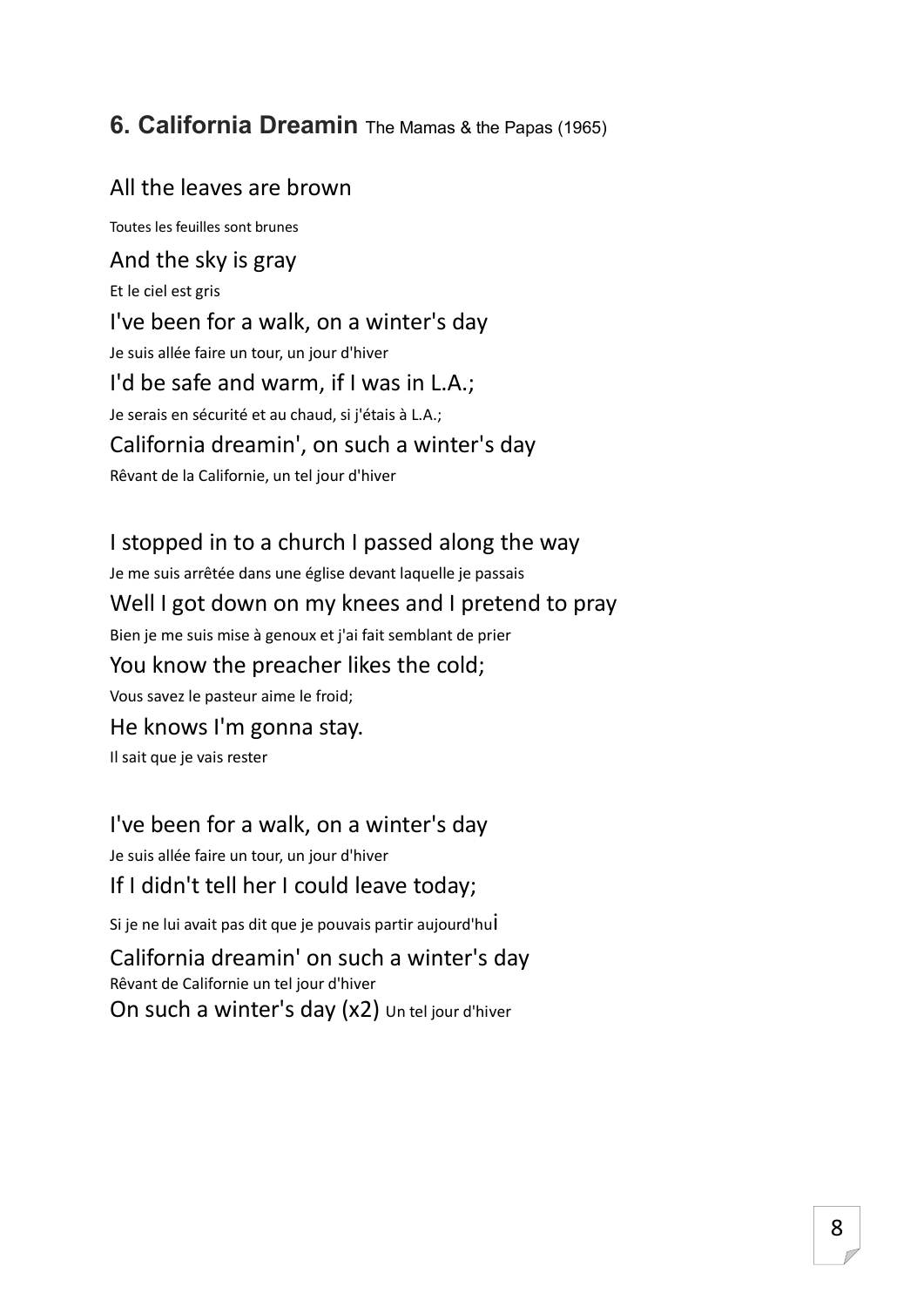### **7. A Horse With No** Name [America](https://www.google.be/search?rlz=1C1GGRV_enBE780BE780&q=America+(groupe)&stick=H4sIAAAAAAAAAONgVuLUz9U3MDQ2KUsCADK5QawNAAAA&sa=X&ved=0ahUKEwj2m4qT9tzbAhUEIlAKHUrmCVUQMQguMAA) Paroliers : Dewey Bunnell

#### **On the first part of the journey**

I was looking at all the life There were plants and birds and rocks and things There was sand and hills and rings The first thing I met was a fly with a buzz And the sky with no clouds The heat was hot and the ground was dry But the air was full of sound I've been through the desert on a horse with no name It felt good to be out of the rain In the desert you can remember your name 'Cause there ain't no one for to give you no pain La, la

#### **After two days in the desert sun**

My skin began to turn red After three days in the desert fun I was looking at a river bed And the story it told of a river that flowed Made me sad to think it was dead ,You see I've been through the desert on a horse with no name It felt good to be out of the rain In the desert you can remember your name 'Cause there ain't no one for to give you no pain La, la

#### **After nine days I let the horse run free**

'Cause the desert had turned to sea There were plants and birds and rocks and things there was sand and hills and rings The ocean is a desert with it's life underground And a perfect disguise above Under the cities lies a heart made of ground But the humans will give no love

#### **You see I've been through the desert on a horse with no name**

It felt good to be out of the rain In the desert you can remember your name 'Cause there ain't no one for to give you no pain La, la

*Dans la première partie du voyage Je regardais la vie dans son ensemble Il y avait des plantes, des oiseaux, des rochers et des choses Il y avait du sable, des collines et des anneaux La première chose que j'ai rencontré était une mouche bourdonnante Et le ciel sans nuages Il faisait chaud et le sol était asséché Mais l'air était plein de bruit (Refrain) J'ai traversé le désert sur un cheval sans nom Ça faisait du bien de sortir de la pluie Dans le désert tu peux te souvenir de ton nom Parce qu'il n'y a personne pour te faire souffrir Après deux jours dans le soleil du désert Ma peau a commencé à virer au rouge Après trois jours dans les distractions du désert Je regardais le lit d'une rivière Et l'histoire parle d'une rivière qui jadis coulait Ça m'a rendu triste de penser qu'elle était morte (Refrain) Après neuf jours j'ai laissé le cheval* 

*s'enfuir Parce que le désert était devenu une mer Il y avait des plantes, des oiseaux, des rochers et des choses Il y avait du sable, des collines et des anneaux L'océan est un désert avec sa vie souterraine Et un déguisement parfait au-dessus Sous les villes repose un cœur fait de terre Mais les humains ne lui donneront pas d'amour*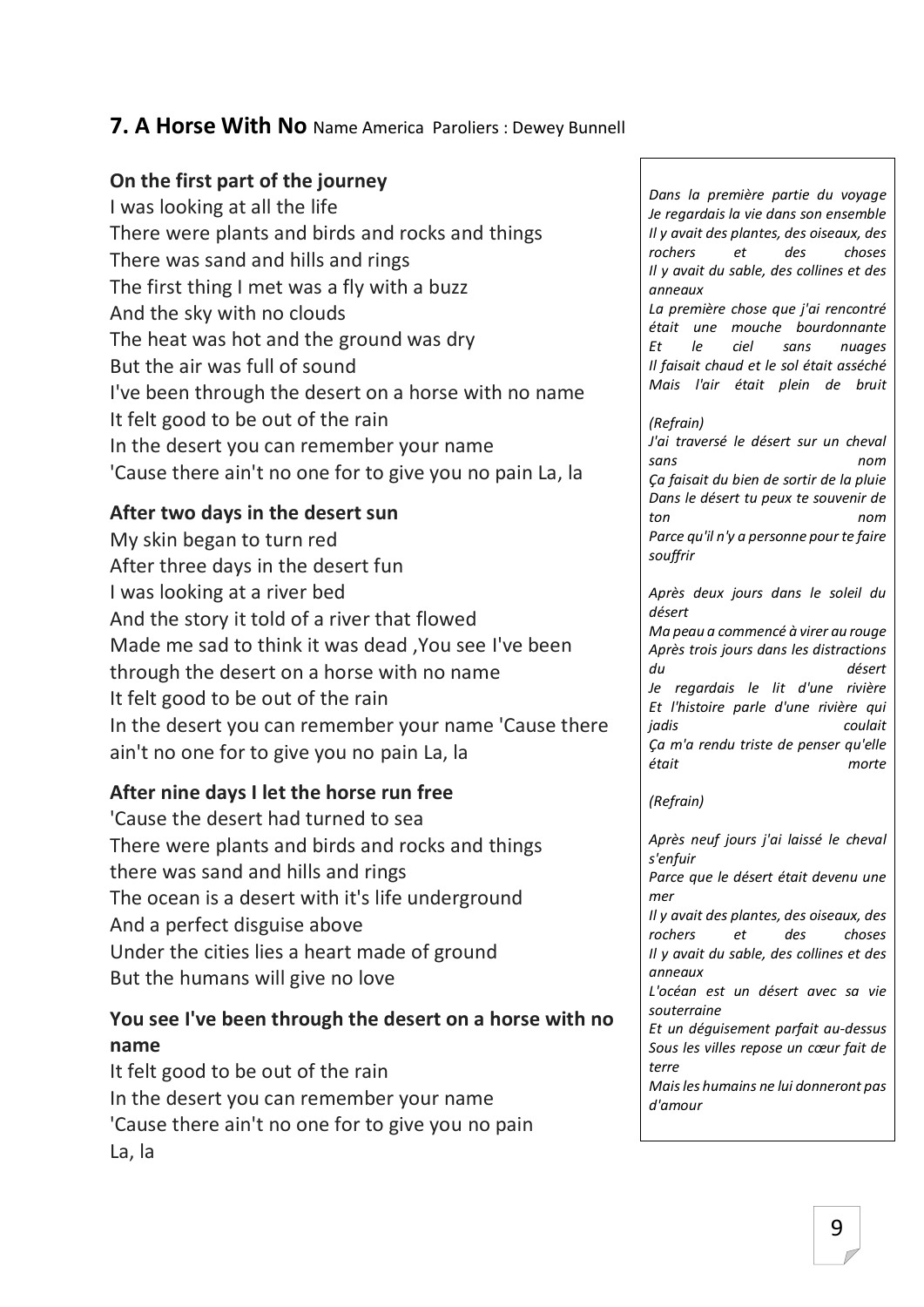## **8. Imagine -** John Lennon

Imagine there's no heaven, It's easy if you try, No hell below us, Above us only sky,

Imagine all the people, Living for today... Imagine there's no countries, It isn't hard to do, Nothing to kill or die for, No religion too,

Imagine all the people, Living life in peace... You may say I'm a dreamer, But I'm not the only one, I hope some day you'll join us, And the world will live as one. Imagine no possessions, I wonder if you can, No need for greed or hunger, A brotherhood of man,

Imagine all the people, Sharing all the world... You may say I'm a dreamer, But I'm not the only one,I hope some day you'll join us, And the world will live as one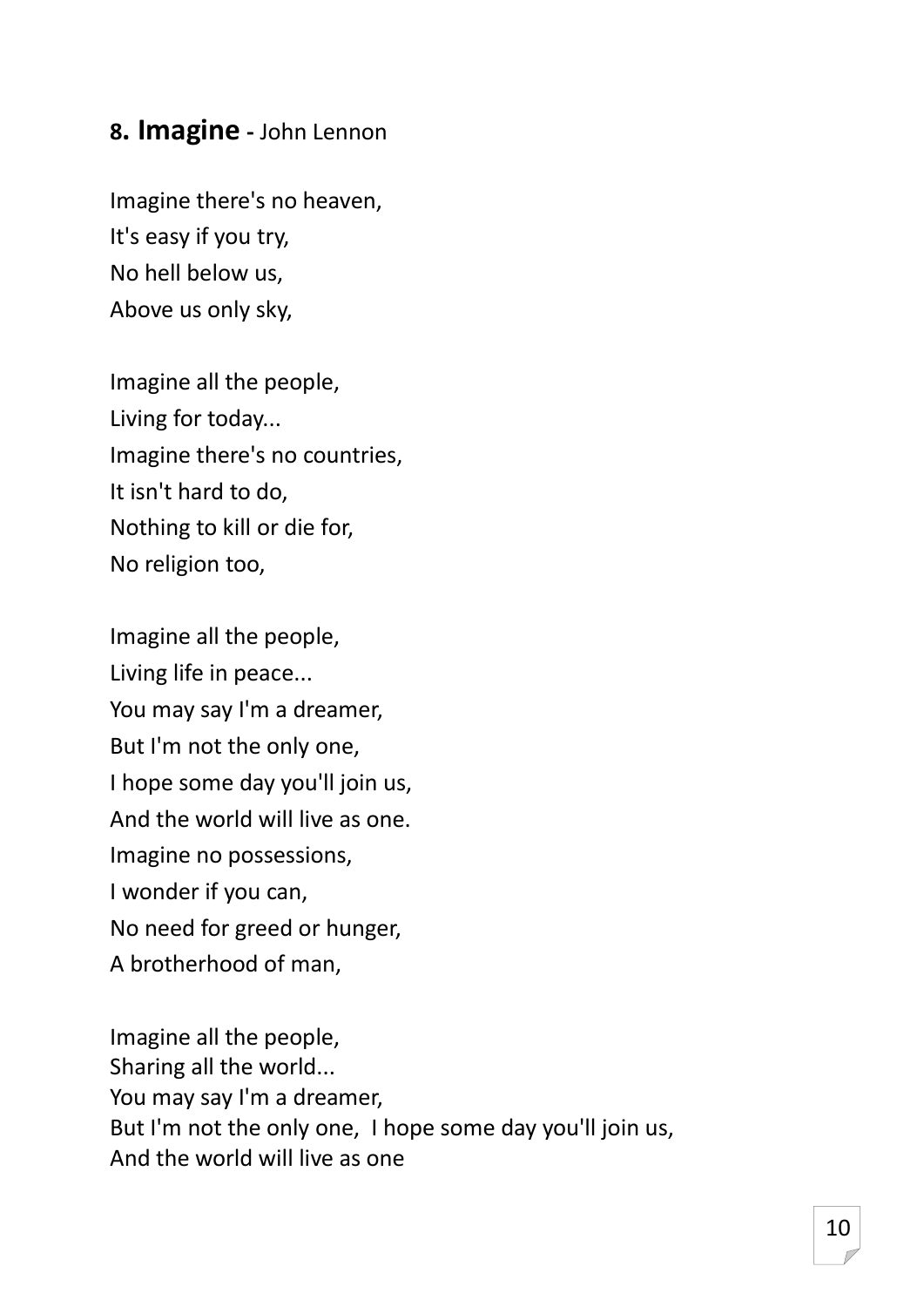## **9. Jimmy-** Moriarty

Jimmy won't you please come home Em/G/D/C Where the grass is green and the buffaloes roam Come see Jimmy your uncle Jim Your auntie Jimmie and your cousin Jim Come home Jimmy because you need a bath And your grandpa Jimmy is still gone daft Tu-tu-tu-tu-tu-tu-tu-tu-tu

Now there's buffalo Jim and buffalo Jim And Jim buffalo now, i didn't you know Jim Jim Jimmy its your last cigarette But there's buffalo piss and it's all kind of wet Jambo Jimmy you'd better hold your nose All roads lead to roam with the buffaloes Tu-tu-tu-tu-tu-tu-tu-tu-tu

**Refrain** Em/C/D/Em And the Buffaloes used to say "be proud of your name" The Buffaloes used to say "be what you are" The Buffaloes used to say "roam where you roam" The Buffaloes used to say "do what you do" tou-tou toulou- tout ou toulou- toutou touloulou…..

Well you've gotta have a wash but you can't clean your name You're now called Jimmy you'll be Jimmy just the same The keys are in a bag in a chest by the door One of Jimmy's friends has taken the floor Jimmy won't you please come home Where the grass is green and the buffaloes roam Dear old Jimmy you've forgotten you're young But you can't ignore the buffalo song **Refrain +** If you remember you're unknow Buffaloland will be your hom**e**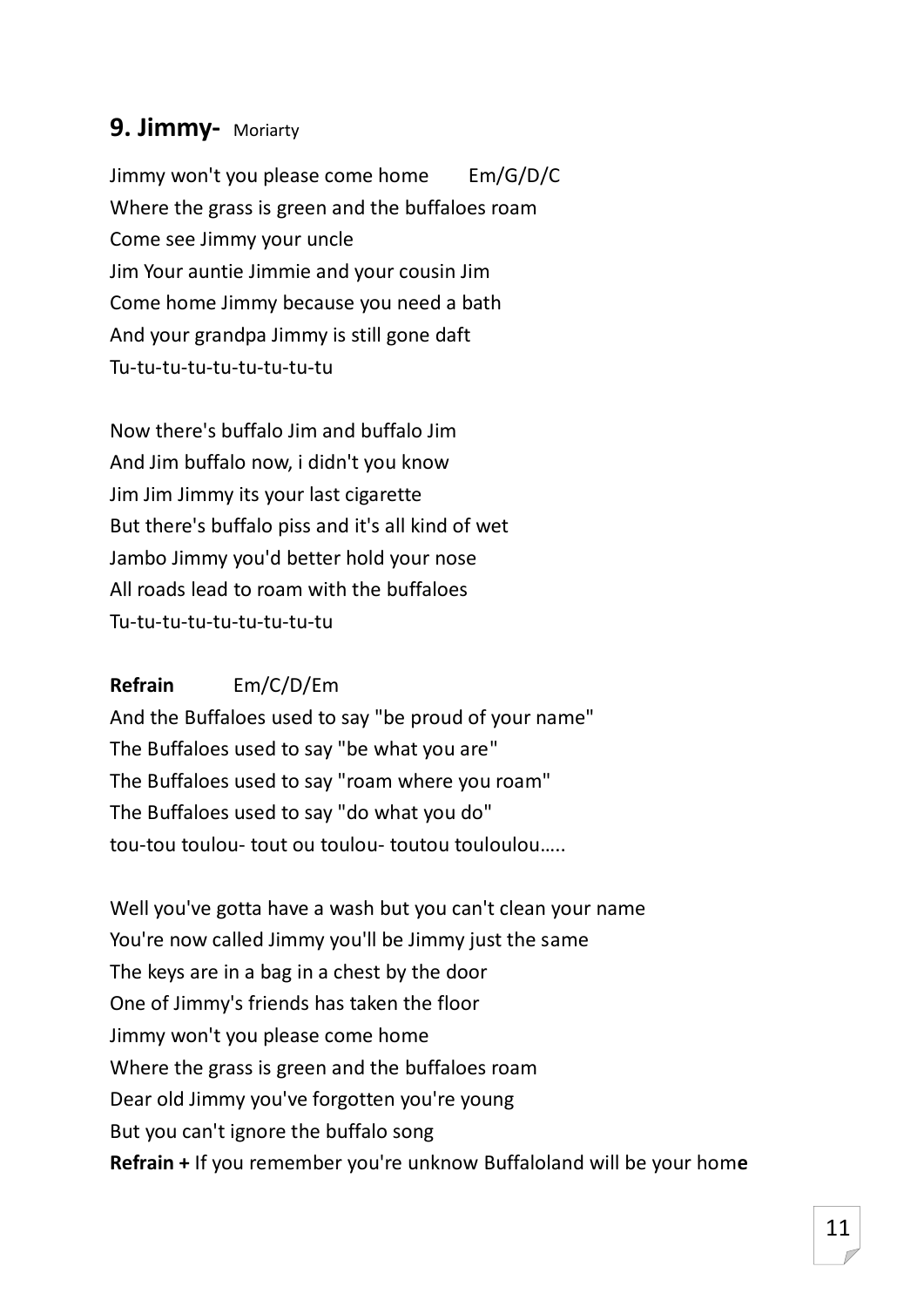## **10. "Knockin' On Heaven's Door"- Bob Dylan**

Mama, take this badge off of me I can't use it anymore. 'Cause I can't use it anymore. It's gettin' dark, too dark to see I feel I'm knockin' on heaven's door.

Knock, knock, knockin' on heaven's door Knock, knock, knockin' on heaven's door Knock, knock, knockin' on heaven's door Knock, knock, knockin' on heaven's door

Mama, put my guns in the ground I can't shoot them anymore. That long black cloud is comin' down I feel I'm knockin' on heaven's door.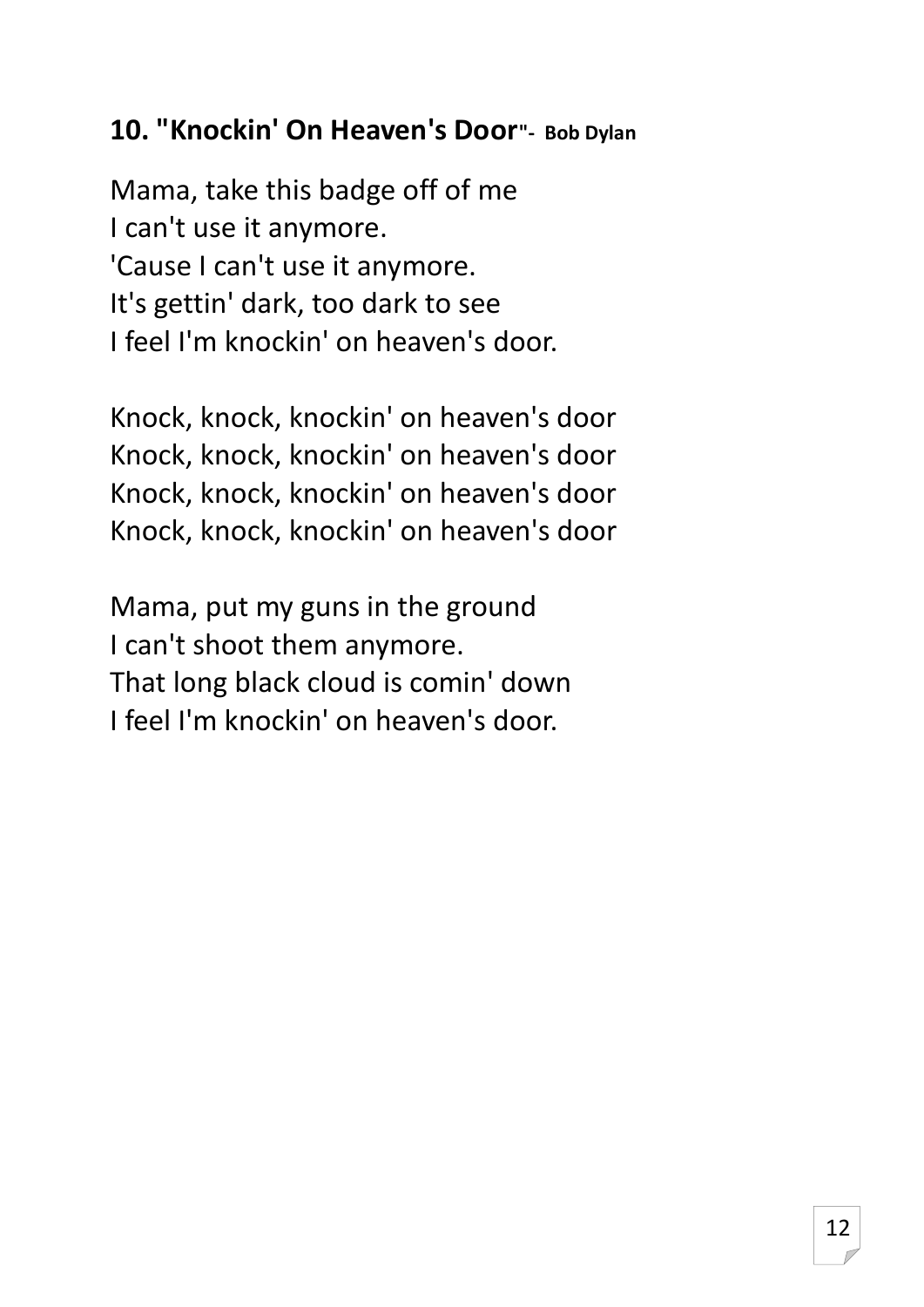### **11. Ramblin' Man- Moriarty**

I can settle down and be doin' just fine 'Til I hear an old train rollin' down the line Then I hurry up home and pack And If I didn't go, I believe I'd blow my stack Oh, I love you baby but you gotta understand When the Lord made me, He made a ramblin' man

Some folks might say that I am no good That I wouldn't settle down even if I should Let me travel this land from the mountains to the sea

Cause it's the life I believe He meant for me And when I'm gone and at my grave you stand Say, the Lord called home your ramblin' man

I like to see the towns a-passing by and the clouds a-drifting 'neath God's blue sky When that open road starts to callin' me There's something over the hill that I've got to see Well, I know it's hard but you gotta understand When the Lord made me, He made a ramblin' man

I can settle down and be doin' just fine 'til I hear an old train rollin down the line The I hurry up home and pack And if I didn't go, I believe I'd blow my stack

Well, I love you baby but you gotta understand When the Lord made me, He made a ramblin' man When the Lord made me, He made a ramblin' man



Je peux m'établir et faire tout simplement bien Jusqu'à ce que j'entende un vieux train rouler sur la ligne

Ensuite, je me dépêche à la maison et mon bazar Et si je ne suis pas allé, je crois que je soufflerait ma pile

Oh, je t'aime bébé mais tu dois comprendre Quand le Seigneur m'a fait, il a fait un homme ramblin (nomade)

Certaines personnes pourraient dire que je ne suis pas bon

Que je ne m'arrangerais pas même si je devais Permettez-moi de parcourir cette terre depuis les montagnes jusqu'à la mer

Parce que c'est la vie que je crois qu'il voulait pour moi

Et quand je suis parti et à ma tombe, vous vous tenez Dis, le Seigneur a appelé à la maison votre homme ramblin

J'aime voir les villes passer par Et les nuages a-dérive 'neath ciel bleu de dieu Quand cette route ouverte commence à m'appeler Il y a quelque chose sur la colline que je dois voir

Eh bien, je sais que c'est difficile mais que vous devez comprendre

Quand le Seigneur m'a fait, il a fait un homme ramblin

Je peux m'établir et faire tout simplement bien Jusqu'à ce que j'entende un vieux train rouler sur la ligne

Je me dépêche à la maison et mon pack Et si je ne suis pas allé, je crois que je soufflerait ma pile

Eh bien, je t'aime bébé mais tu dois comprendre Quand le Seigneur m'a fait, il a fait un homme ramblin Quand le Seigneur m'a fait, il a fait un homme ramblin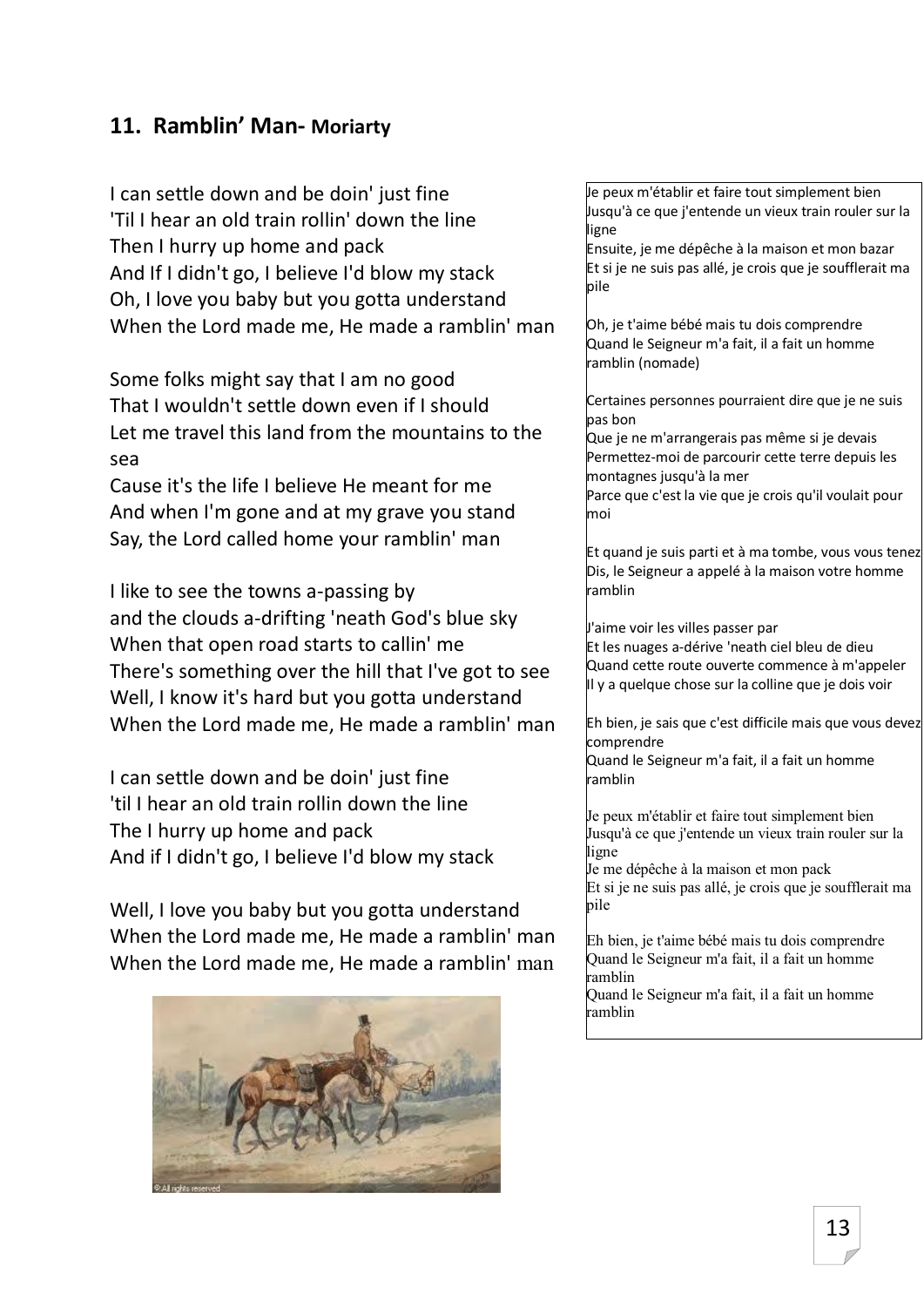### **12. The Empty Boat**- Teho Teardo, Blixa Bargeld

From the stern to the bow Oh my boat is empty Yes, my heart is empty From the hole to the how

From the rudder to the sail Oh my boat is empty Yes, my hand is empty From the wrist to the nail From the ocean to the bay Oh, the sand is clean Oh, my mind is clean From the night to the day

From the stern to the bow Oh, my boat is empty Oh, my head is empty From the nape to the brow From the east to the west Oh, the stream is long Yes, my dream is wrong

De la poupe à l'arc Oh mon bateau est vide Oui, mon cœur est vide Du trou à la façon dont

Du gouvernail à la voile Oh mon bateau est vide Oui, Ma main est vide Du poignet au clou De l'océan à la baie Oh, le sable est propre Oh, mon esprit est propre De la nuit au jour

De la poupe à l'arc Oh mon bateau est vide Oh, ma tête est vide De la nuque au front De l'est à l'ouest Oh, le flux est long Oui, mon rêve est faux De la naissance à la mort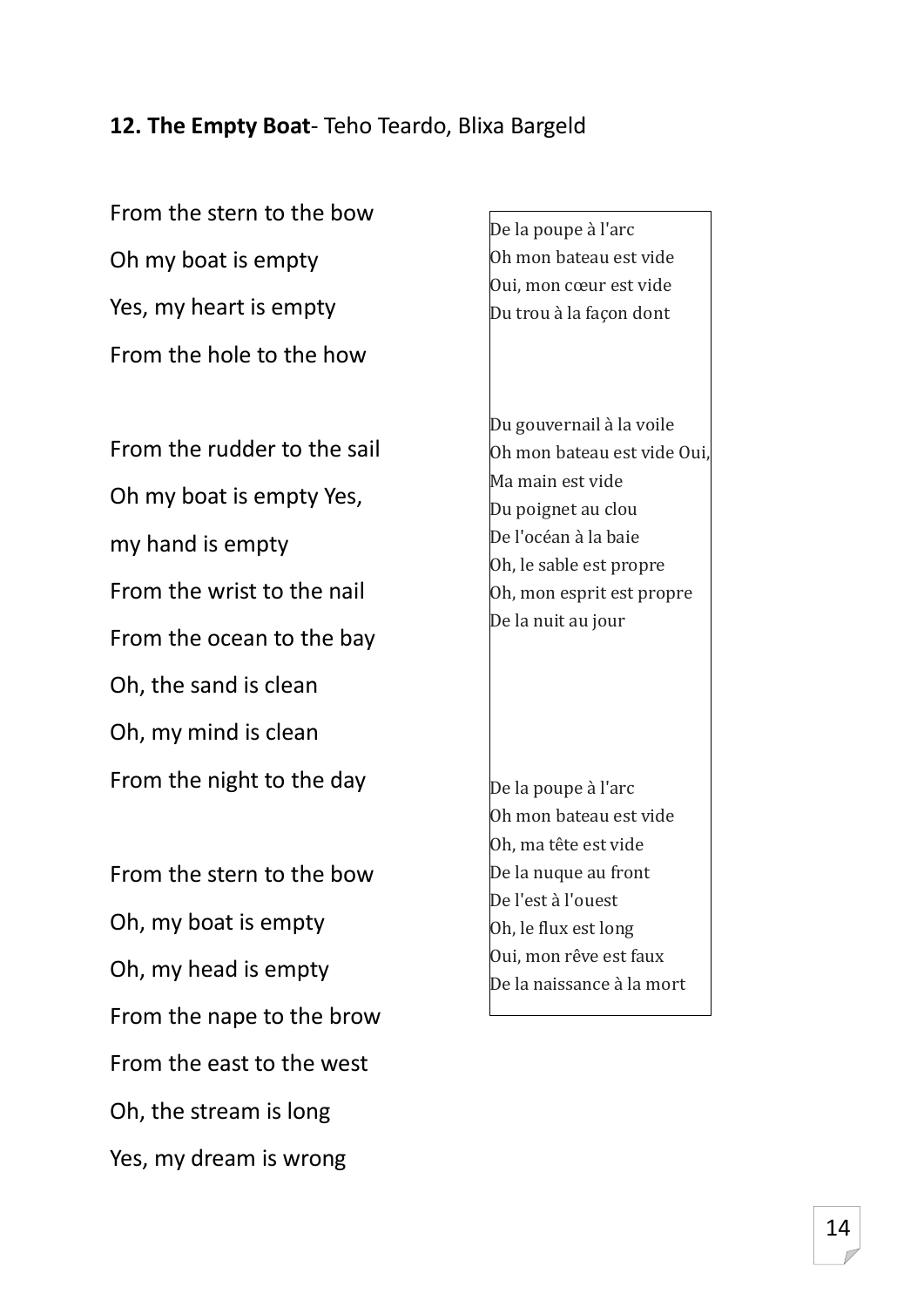## **13. The prayer of the mothers** Gospel

from the north to the south from the west to the east hear the prayer of the mothers bring them peace bring them peace

#### **second layer, joint by arabic**:

from the north - mnishamaaaal to the south - lal januuuuub from the west - min el raaaaaarb to the east- saub isharQ

#### **together:**

hear the prayer of the mothers - ismaussulat el ummahaaaat bring them peace, bring them peace assalam assalam

#### **third layer joint Hebrew:**

Or ole from the north - mnishamaaaal to the south - lal januuuuub min hamizrach - from the west - min el raaaaaarb to the east- saub isharQ **together**: hear the prayer of the mothers - ismaussalat el ummahaaaat - mool tfilat haimahot

**La prière des mères** du nord au sud de l'ouest à l'est entendre la prière des mères apporte-leur la paix

apporte-leur la paix

#### **deuxième couche, commune par l'arabe:**

du nord - mnishamaaaal au sud - lal januuuuub de l'ouest - min el raaaaaarb à l'est-saub isharQ

#### **ensemble:**

entendre la prière des mères ismaussulat el ummahaaaat apporte-leur la paix, apporte-leur la paix - assalam assalam **troisième couche conjointe hébreu**: Ou ole du nord - mnishamaaaal au sud - lal januuuuub min hamizrach de l'ouest - min el raaaaaarb à l'est-saub isharQ **ensemble:** entendre la prière des mères ismaussalat el ummahaaaat - mool tfilat haimahot apportez-leur la paix, apportez-leur la paix - assalam assalam - leshalom, leshalom

bring them peace, bring them peace - assalam assalam - leshalom, leshalom

#### Verse:

F#m/ A / F#m/ A B, Bm / F#m / Bm, C#m / F#m / F#m F#m/ A / F#m/ A B, Bm / F#m / Bm, C#m / F#m / F#m Chorus: D, E / F#m / Bm / E / D Bm, G#dim/ F#m, E, D Bm, C#m / F#m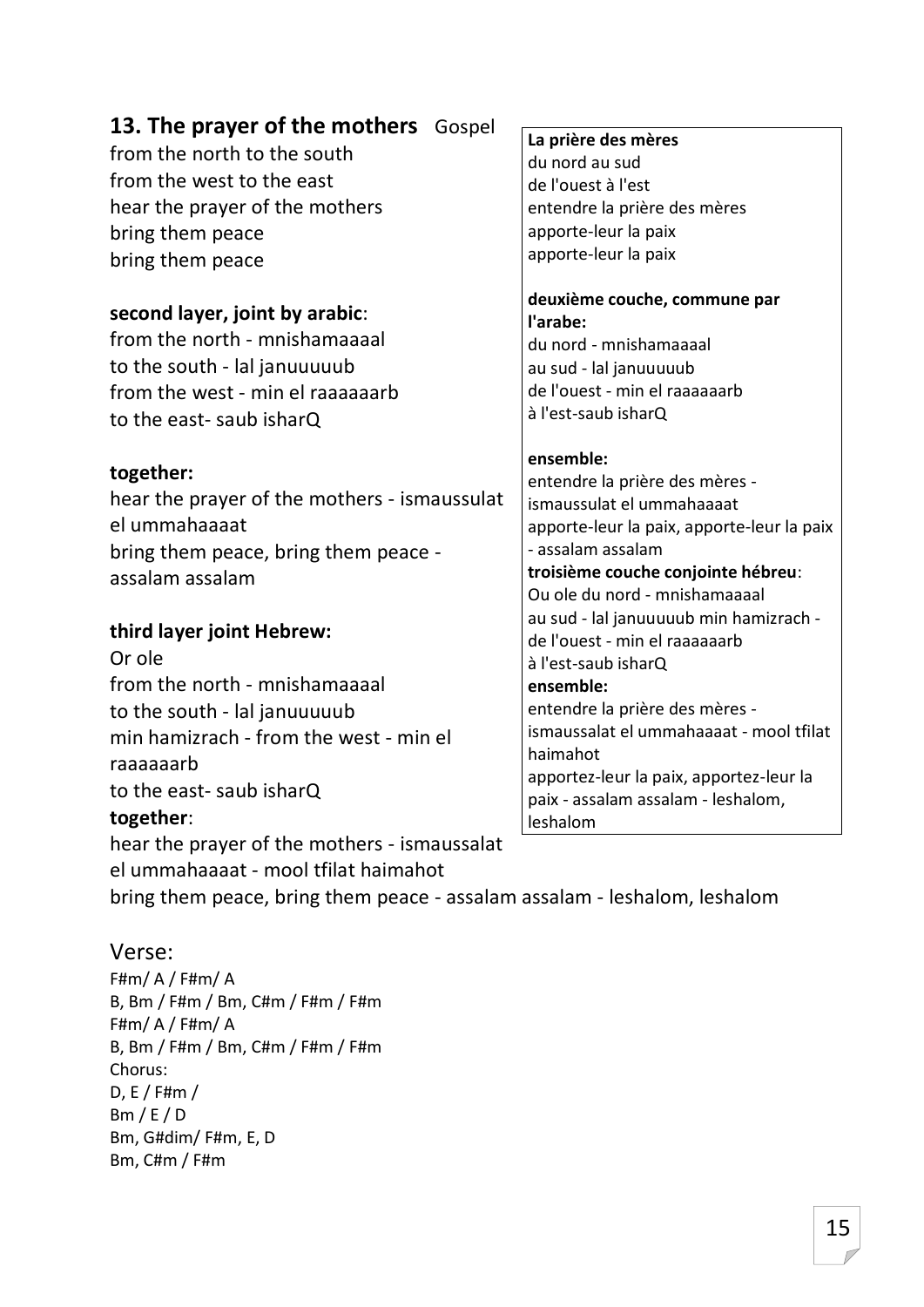14. Blackbird Paroliers : John Lennon / Paul McCartney [The Beatles](https://www.google.be/search?rlz=1C1GGRV_enBE780BE780&q=The+Beatles&stick=H4sIAAAAAAAAAONgVuLQz9U3ME82yAIAC_7r3AwAAAA&sa=X&ved=0ahUKEwijsquhtd_bAhUDKVAKHRq6ARIQMQgrMAA) Blackbird singing in the dead of night Take these broken wings and learn to fly All your life You were only waiting for this moment to arise

Blackbird singing in the dead of night Take these sunken eyes and learn to see All your life You were only waiting for this moment to be free



Blackbird fly, blackbird fly Into the light of the dark black night Blackbird fly, blackbird fly Into the light of the dark black night

Blackbird singing in the dead of night Take these broken wings and learn to fly All your life You were only waiting for this moment to arise You were only waiting for this moment to arise You were only waiting for this moment to arise

Merle chantant au milieu de la nuit Prenez ces ailes cassées et apprenez à voler Toute ta vie Vous attendiez seulement que ce moment se présente Merle chantant au milieu de la nuit Prenez ces yeux enfoncés et apprenez à voir Toute ta vie Tu n'attendais que ce moment pour être libre Mouche de merle, mouche de merle Dans la lumière de la nuit noire sombre Mouche de merle, mouche de merle Dans la lumière de la nuit noire sombre Merle chantant au milieu de la nuit Prenez ces ailes cassées et apprenez à voler Toute ta vie, Vous attendiez seulement que ce moment se présente (3x)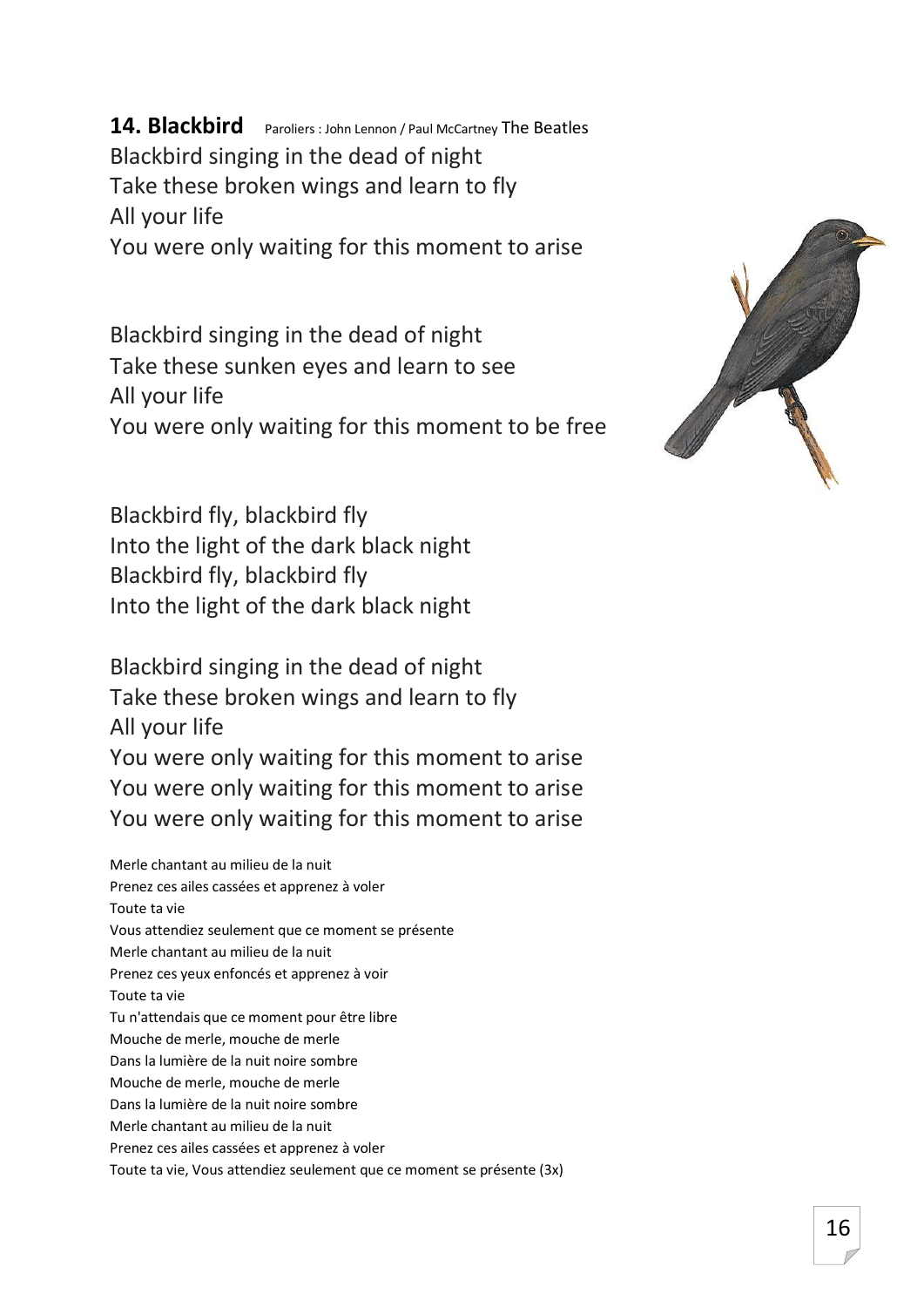## **15. One love Bob Marley**

One love, One heart Let's get together and feel all right *Hear the children crying* One Love *Hear the children crying*One Heart *Sayin* Give thanks and praise to the Lord and I will feel all right

*Sayin* Let's get together And feel alwight *Oh oh oh oh Let them all pass all their dirty remarks* One Love *There is one question I'd really love to ask* One Heart *Is there a place for the hopeless sinner Who has hurt all mankind just to save his own?* Believe me

One Love, One Heart Let's get together and feel all right *As it was in the beginning* One Love, One Heart Give thanks and praise to the Lord and I will feel all right Let's get together And feel alwight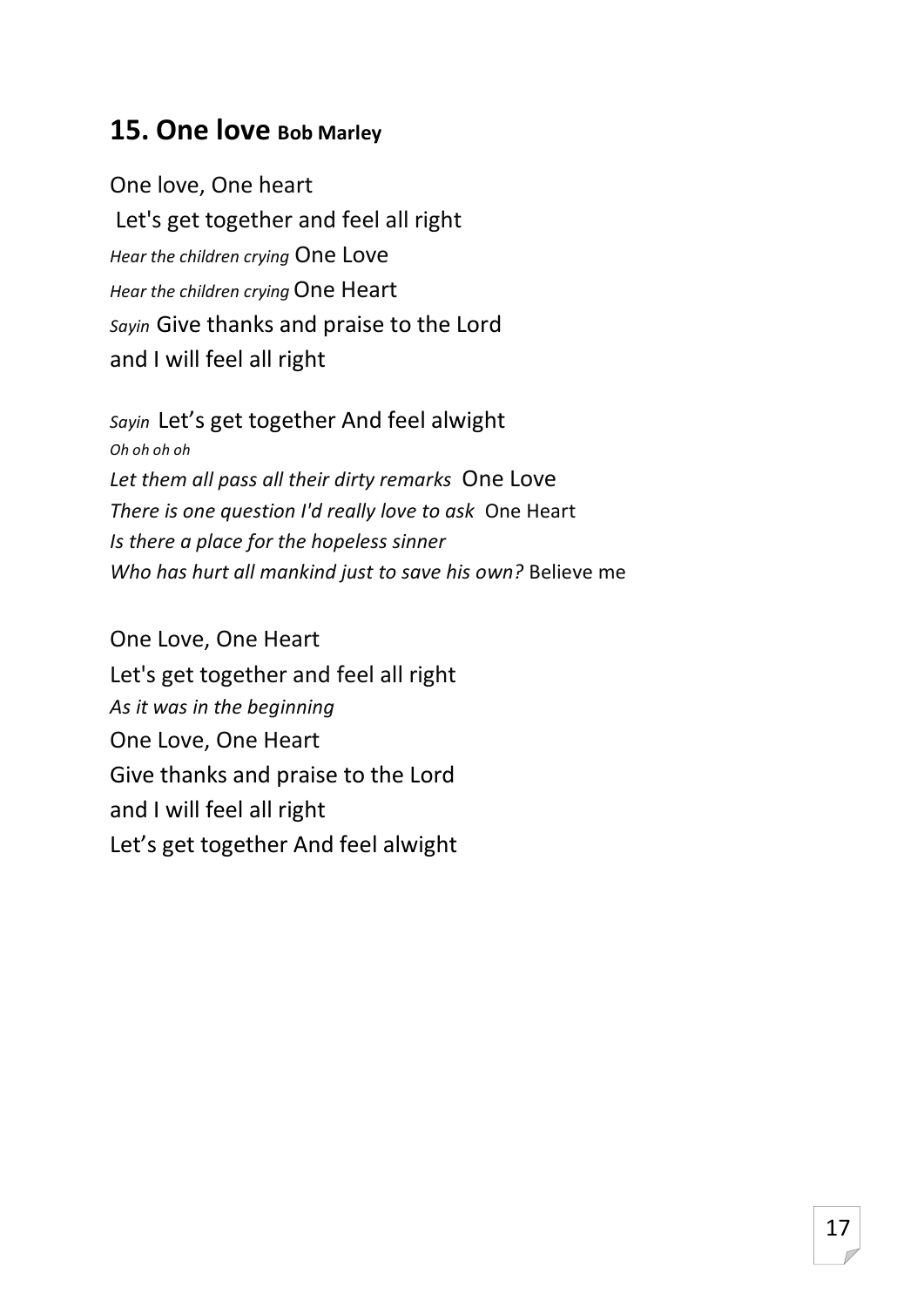# 16. I Shall Be Released **[Bob Dylan](https://www.google.be/search?rlz=1C1GGRV_enBE780BE780&q=Bob+Dylan&stick=H4sIAAAAAAAAAONgVuLSz9U3MCwryksuBgBiqtVvDgAAAA&sa=X&ved=2ahUKEwiih57d2aTdAhVSZ1AKHVmxCnYQMTAAegQICBAF)**

They say everything can be replaced

**C#m Bm A E7**

**A Bm**

The say every distance is not near

**A Bm** I remember every face **C#m Bm A E7**

every man who put me here.

Ils disent que tout peut être remplacé Pourtant, chaque distance n'est pas proche Donc je me souviens de chaque visage De chaque homme qui m'a mis ici.

Refrain Je vois ma lumière briller De l'ouest à l'est. N'importe quel jour, N'importe quel jour, Je serai libéré

Ils disent que chaque homme a besoin de protection. Ils disent que chaque homme doit tomber. Pourtant je jure que je vois ma réflexion, Quelque part si haut au-dessus du mur.

Refrain

**I see my light come shining From the west unto the east. Any day now, Any way now, I shall be released**

They say every man needs protection. They say every man must fall. Yet I swear I see my reflection, Somewhere so high above the wall.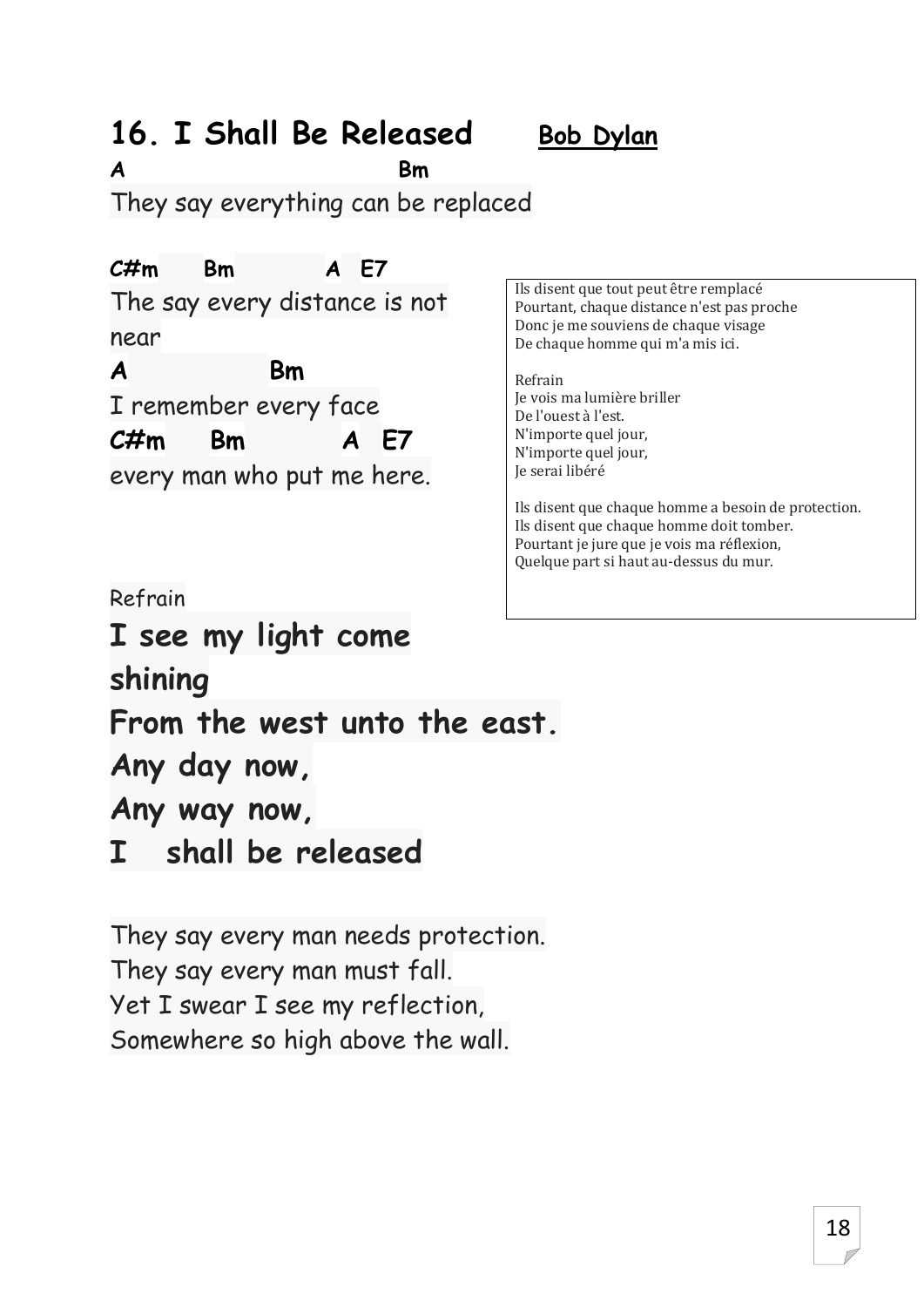## **17. OLD Man Sirius plan**

under the bridge i saw the old man again i call him the old man and the chance what is the color of his eyes, i can't tell it looks like a watercolored dance like a watercolored dance

under the breeze he wears a smile called mary jane a shawl that he once found in spain he never asks for nothing, he's a busy man he's the best story-teller of this land he's the best one of this land

and i say my oh my, if the gods are kind, one day i'll know 'bout the shawl and the smile

under the grey i saw the old man again we talked like two old friends on a walk he said we always learn about our sores and pain i started to believe i'd never fall and i wrote it on the wall

and i say my oh my, if the gods are kind, one day i'll know what he meant when he sang go and find your own punchline go and find, live your life

under the bridge i saw the old man tonight we tasted a silence for a while and then he said to me you're ready little kite don't worry the world is on your side. little kite, enjoy the flight find a shawl, a smile, a friend. i'll always be your old man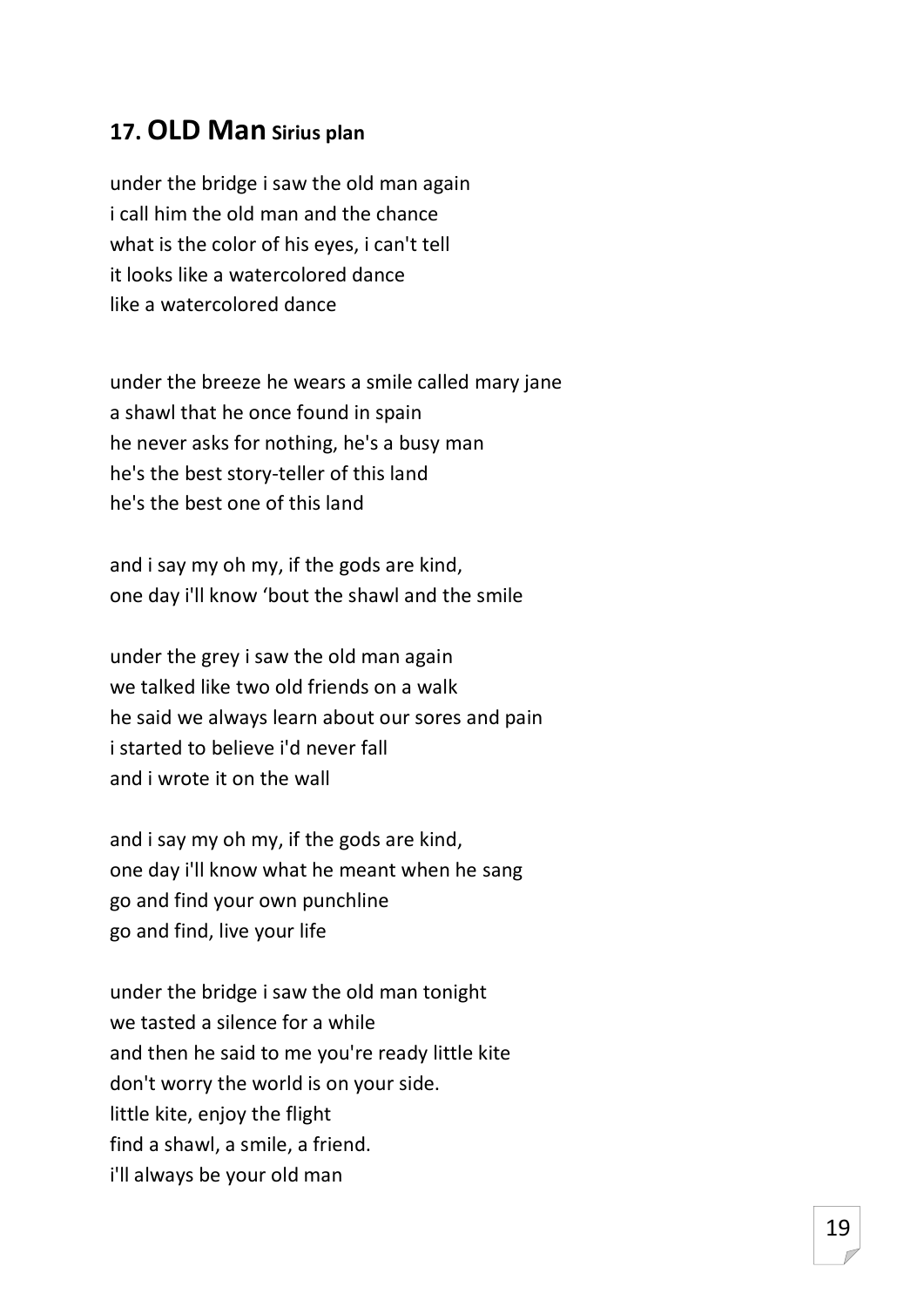## **18. Let It Be** The Beatles

## C/G/Am/F

**When I find myself in times of trouble, Mother Mary comes to me** *Lorsque j'ai des soucis, Mère Marie vient me voir* **Speaking words of wisdom, let it be** *Prononçant de sages paroles, ainsi soit-il* **And in my hour of darkness she is standing right in front of me** *Et dans mes heures sombres, elle se tient juste en face de moi* **Speaking words of wisdom, let it be** *Prononçant de sages paroles, ainsi soit-il*

**Let it be (x4) Whisper words of wisdom, let it be**

*Murmurant de sages paroles, ainsi soit-il*

#### **And when the broken hearted people living in the world agree**

*Et quand les gens aux cœurs brisés vivant dans le monde seront d'accord*

#### **There will be an answer, let it be**

*Il y aura une réponse, ainsi soit-il*

**For though they may be parted, there is still a chance that they will** 

#### **see**

*Bien qu'ils aient peut-être été divisés, il y a toujours une chance qu'ils voient*

#### **There will be an answer, let it be**

*Il y aura une réponse, ainsi soit-il*

**Let it be (x4) There will be an answer, let it be Let it be (x4 Whisper words of wisdom, let it be Let it be (x4) Whisper words of wisdom, let it be**

**And when the night is cloudy there is still a light that shines on me**

*Et quand la nuit est nuageuse, il y a toujours une lumière qui m'éclaire*

#### **Shine until tomorrow, let it be**

*Qui m'éclaire jusqu'à demain, ainsi soit-il*

**I wake up to the sound of music, Mother Mary comforts me** *Je me lève au son d'une musique, Mère Marie me réconforte*

**Speaking words of wisdom, let it be** Refrain….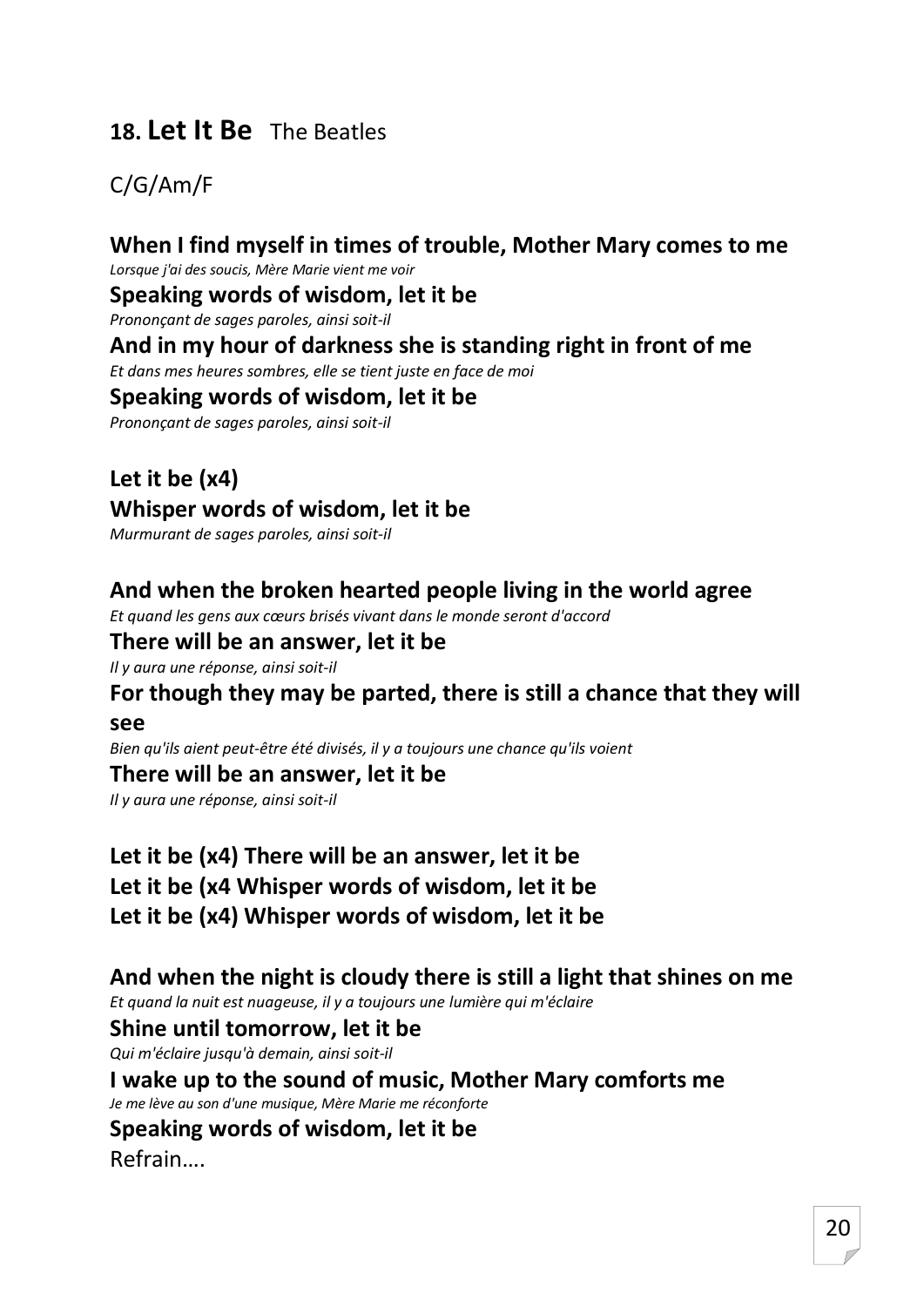## **19. Nobody's fault but mine- Nina SIMONE**

Nobody's fault but mine (2X) If I die and my soul be lost Nobody's fault but mine

I said, "I had mother who could pray (2X) If I die and my soul be lost Nobody's fault but mine,

yeah Oh mine, yeah now

I had mother who could sing (2X) If I die and my soul be lost It's nobody's fault but mine

Nobody's fault but mine (2x) If I die and my soul be lost now If I die and my soul be lost now If I die and my soul be lost now If I die and my soul be lost Nobody's fault but mine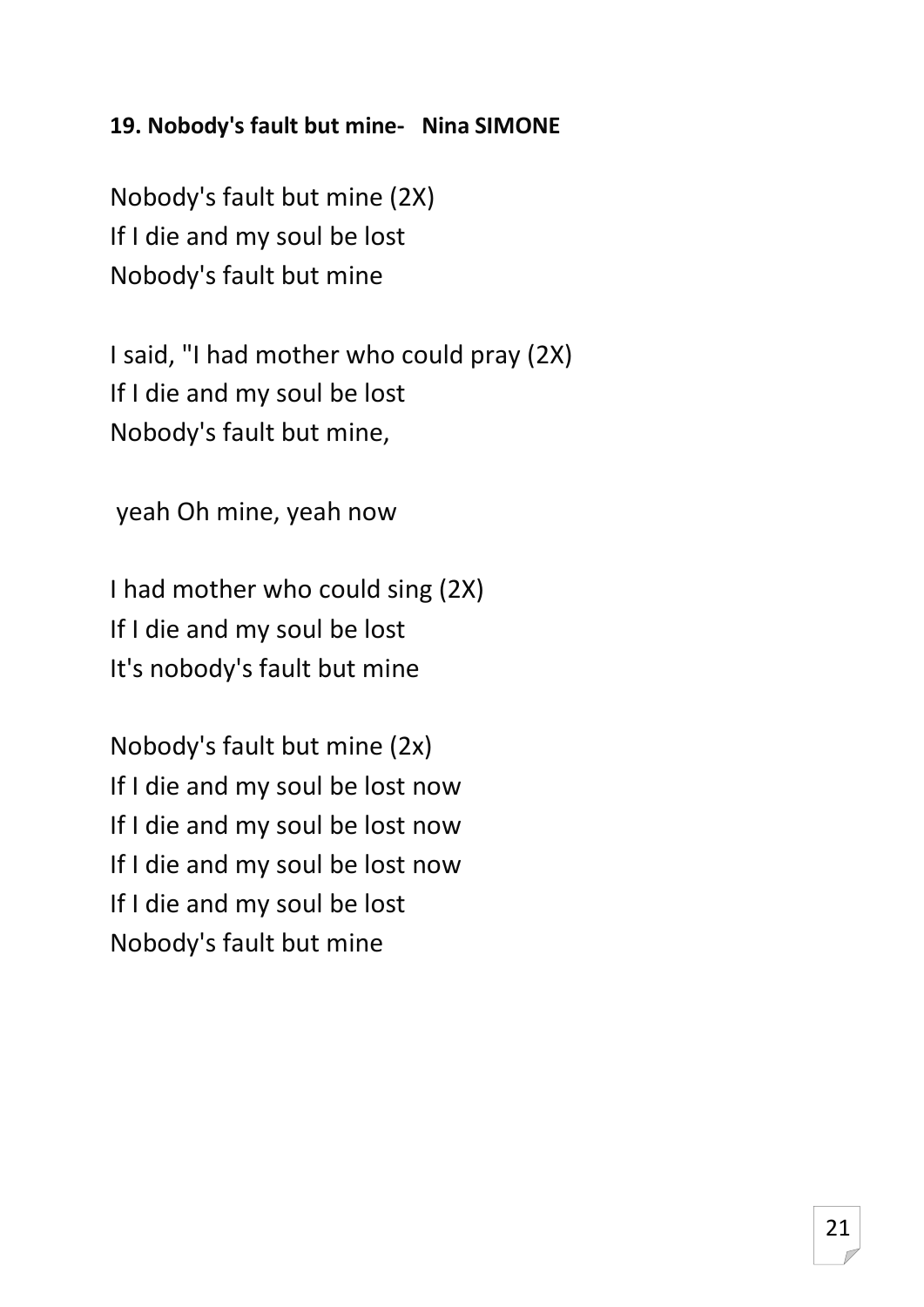### **20. GET UP STAND UP-** *BOB MARLEY* **-**

Get up, stand up, stand up for your rights! Get up, stand up, don't give up the fight!

Don't give up, Don't give up Don't give up the

Lèves-toi, debout Lèves-toi pour tes droits Lèves-toi, debout N'abandonne pas le combat !

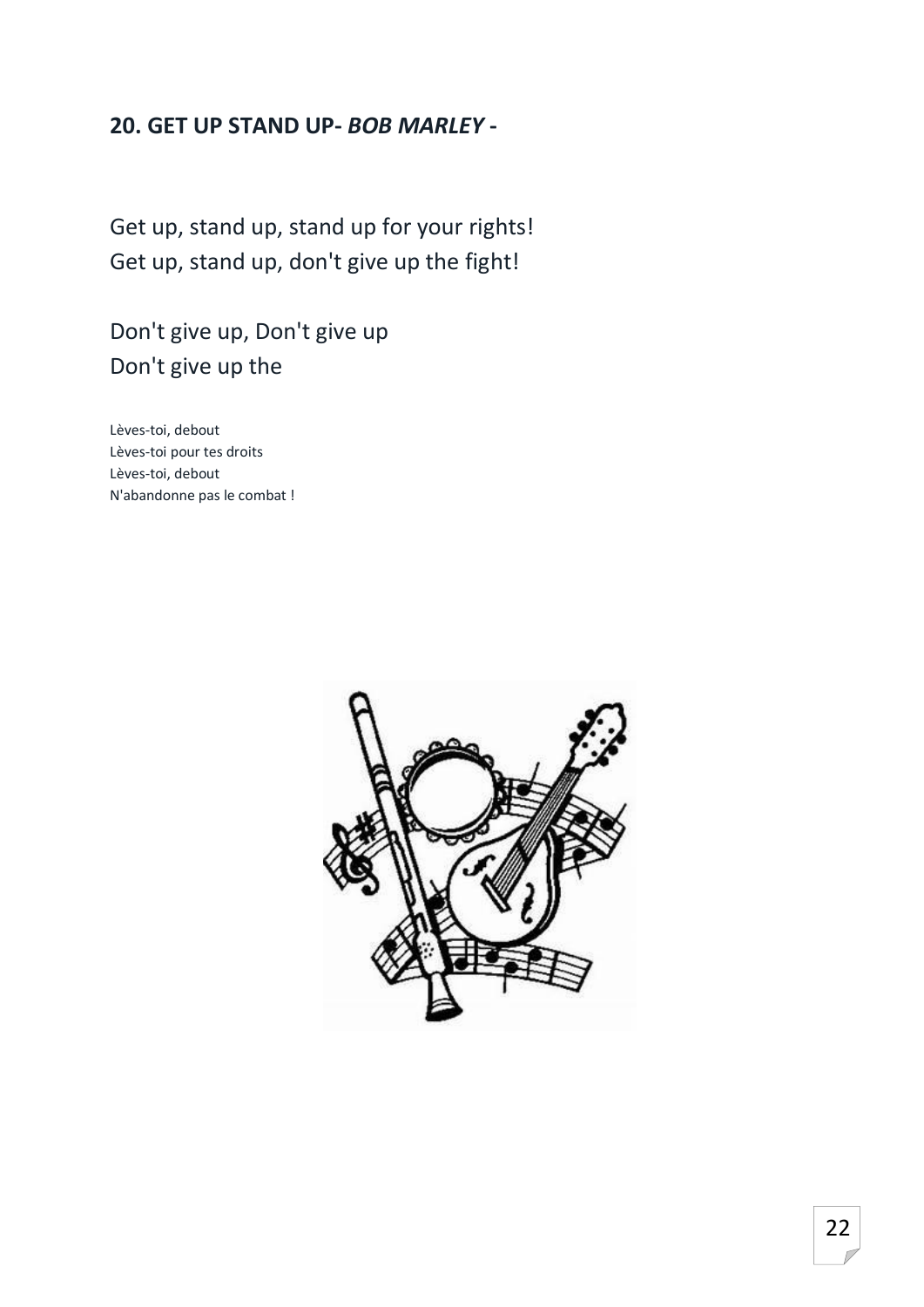## **21. « Dance Me To The End Of Love» Leonard Cohen**

**Dance me to your beauty with a burning violin** *Fais-moi danser à ta beauté sur un air de violon se consumant* **Dance me through the panic 'til I'm gathered safely in** *Fais-moi danser à travers la panique jusqu'à ce que je sois en sécurité* **Lift me like an olive branch and be my homeward dove** *Soulève-moi comme un rameau d'olivier et sois la colombe me montrant mon chemin* **Dance me to the end of love (2x)** *Fais-moi danser jusqu'à la fin de l'amour*

#### **Oh let me see your beauty when the witnesses are gone**

*Oh, dévoile-moi ta beauté quand il n'y a plus de témoins* **Let me feel you moving like they do in Babylon** *Laisse-moi te sentir bouger comme ils le font à Babylone* **Show me slowly what I only know the limits of** *Montre-moi doucement quelles sont ces limites que je ne fais qu'entrevoir* **Dance me to the end of love** *Fais-moi danser jusqu'à la fin de l'amour* **Dance me to the end of love** *Fais-moi danser jusqu'à la fin de l'amour*

**Dance me to the wedding now, dance me on and on** *Fais-moi danser pour le mariage d'aujourd'hui, fais-moi danser encore et encore* **Dance me very tenderly and dance me very long** *Fais-moi danser tendrement, et fais-moi danser pour longtemps* **We're both of us beneath our love, we're both of us above** *Nous sommes tout deux indignes de notre amour, nous sommes tout deux au delà* **Dance me to the end of love** *Fais-moi danser jusqu'à la fin de l'amour* **Dance me to the end of love** *Fais-moi danser jusqu'à la fin de l'amour*

**Dance me to the children who are asking to be born** *Fais-moi danser pour les enfants qui ne demandent qu'à naître* **Dance me through the curtains that our kisses have outworn** *Fais-moi danser à travers ces rideaux que nos baisers ont usé jusqu'à la corde* **Raise a tent of shelter now, though every thread is torn** *Dresse une tente pour nous abriter maintenant, même si chaque maille part en lambeaux* **Dance me to the end of love**

**Dance me to your beauty with a burning violin Dance me through the panic till I'm gathered safely in Touch me with your naked hand or touch me with your glove Dance me to the end of love (2x)**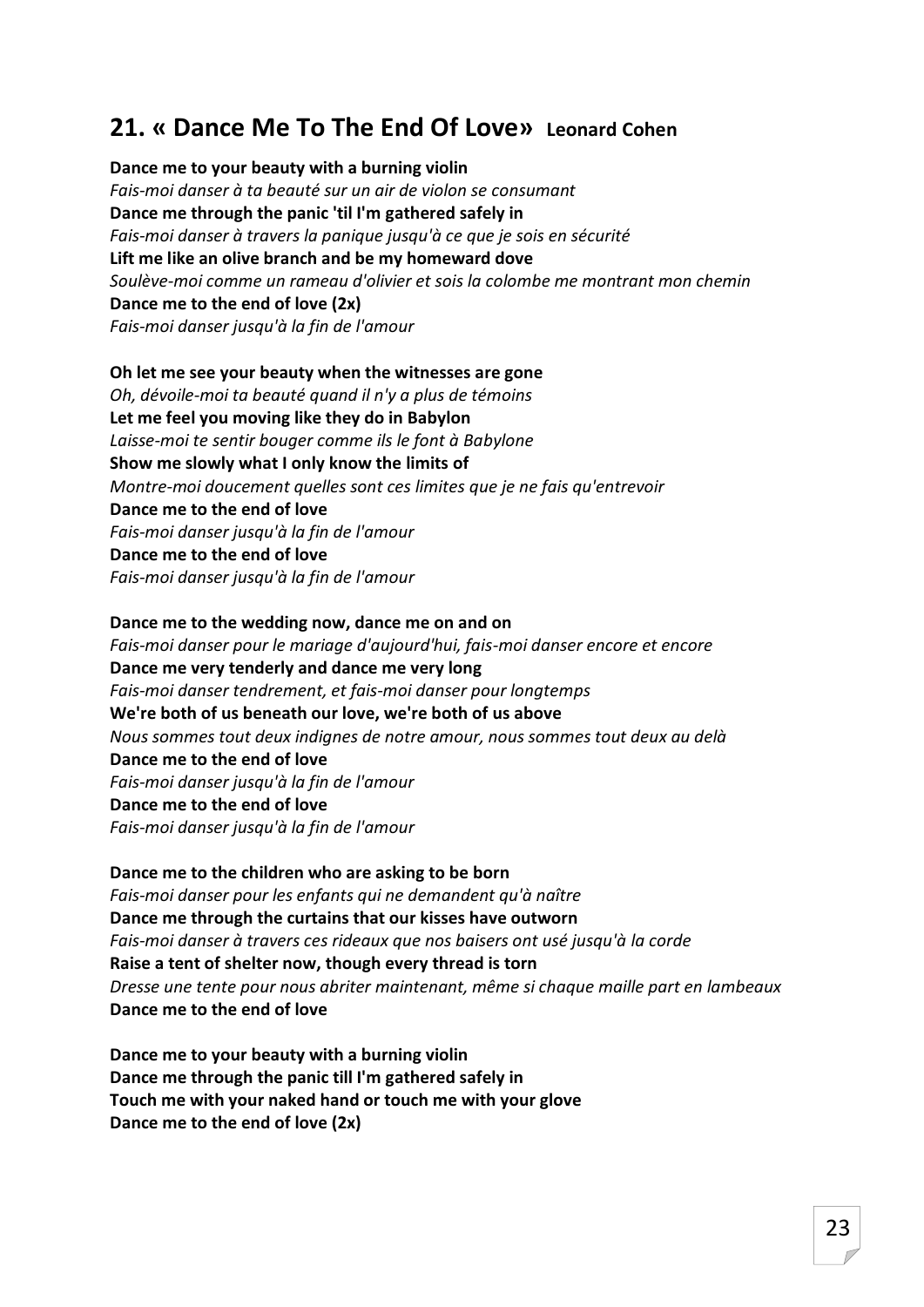## 22 **.Wayfaring Stranger** The Broken Circle Breakdown Bluegrass Band Am/Dm/F/C

I am a poor wayfaring stranger traveling through this world of woe Yet there's no sickness, toil or danger In that bright world to which I go

I'm going there to see my father I'm going there no more to roam I'm only going over Jordan I'm only going over home

I know dark clouds will gather around me I know my way is rough and steep Yet beauteous fields lie just before me Where God's redeemed their vigils keep

I'm going there to see my mother She said she'd meet me when I come

I'm only going over Jordan I'm only going over home

#### Je suis un étranger

En voyageant dans ce monde de malheur Pourtant, il n'y a pas de maladie, de travail ou de danger Dans ce monde lumineux auquel je vais J'y vais pour voir mon père

Je n'y vais plus pour errer Je ne vais que sur la Jordanie Je ne vais que chez moi

Je sais que des nuages sombres se rassembleront autour de moi Je sais que mon chemin est rude et raide Pourtant, de beaux champs se trouvent juste devant moi Là où rachètent leurs vigiles de Dieu

J'y vais pour voir ma mère Elle a dit qu'elle me rencontrerait quand je viendrais Je ne vais que sur la Jordanie Je ne vais que chez moi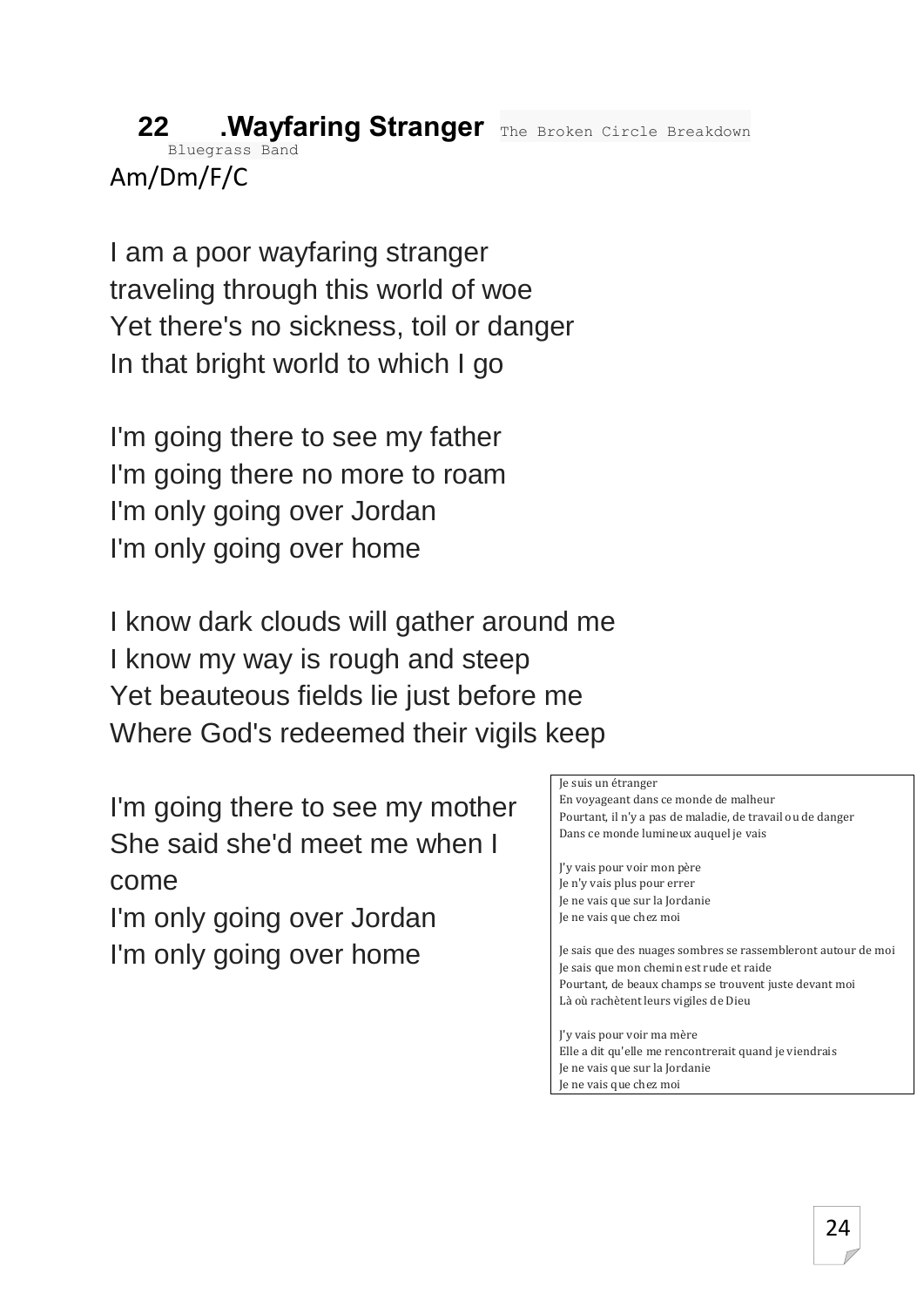## **23.«The Sound Of Silence**» - Simon and Garfunkel

**Hello darkness, my old friend, I've come to talk with you again Because a vision softly creeping, Left its seeds while I was sleeping And the vision that was planted in my brain, still remains Within the sound of silence**

**In restless dreams I walked alone, Narrow streets of cobblestone 'Neath the halo of a street lamp, I turned my collar to the cold and damp When my eyes were stabbed by the flash of a neon light, That split the night and touched the sound of silence**

**And in the naked light I saw, Ten thousand people, maybe more People talking without speaking, People hearing without listening People writing songs that voices never share, And no one dared disturb the sound of silence**

**Fools, said I, you do not know, Silence, like a cancer, grows Hear my words that I might teach you, Take my arms that I might reach you But my words, like silent raindrops fell, And echoed in the wells of silence**

**And the people bowed and prayed To the neon god they made And the sign flashed out its warning In the words that it was forming And the sign said : the words of the prophets Are written on the subway walls And tenement halls, And whispered in the sounds of silence**